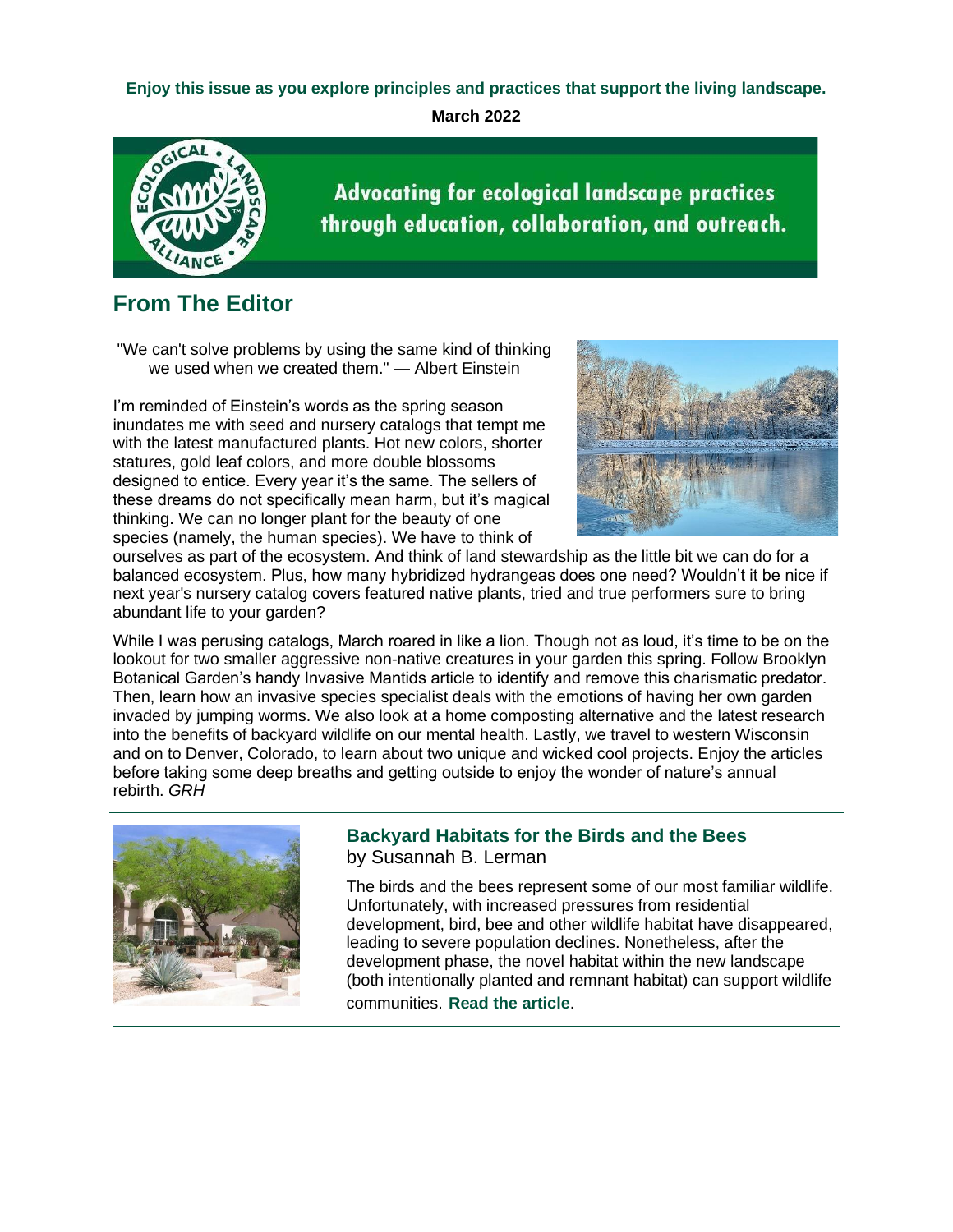



# **Emotions Matter: Even when Dealing With Jumping Worms**

by Angela Gupta

In October 2018, I found jumping worms in my vegetable garden two days after attending a professional conference and participating in a whole afternoon dedicated to jumping worms. It was saddening and disheartening, a bit hopeless. A few weeks before, I learned that jumping worms were found at my local municipal yard waste site, where I'd gotten cheap, local compost for years. **[Read the article](https://r20.rs6.net/tn.jsp?f=001Pv0MPfFvU5iex5Uc03TLApY-hFi1AnWJsIloZAF9seCVqL0v-dW1hti0qFQTbPIN_XLEYSE6uS6myErGRHUXEtuhgpdIJg1FI_R6GtD159ZNOjPQ3Xkx1tuomHG9DdMmKM_SMvzmWO-pSKLhsv52pog431JtLfPQkpGnn-pax5jQqtjZODJ92pSWOrd63flNCPUiZYf524GMx2eGhoFcM9qCMHUihIEb2L_C3P_695ALo78_vnc37i4YF4vihHuiR951yTkJuTcenk2ysZXUVNgukvePvJoF&c=AoKnR7bkG71gFbjiSkooKwSgDsmMenYcyb6ttTpJ_JTk9AkJ8qdlfA==&ch=szsaDi2JhSisZK2phfnYZ9hF7byqzVPB4iNnchNqJDsGK1Tdc3Eb1g==)**.

# **Managing Pollinator Habitat: Reducing Invasive Mantid at Brooklyn Bridge Park** by Bella Ciabattoni and Pawel Pieluszynski

Large, charismatic, and bold, praying mantids are ferocious micropredators that delight anyone who stumbles across them. However, mantids, especially the larger species, are indiscriminate predators consuming large amounts of beneficial insects such as bumblebees, flower flies, butterflies, and other pollinators. **[Read the](https://r20.rs6.net/tn.jsp?f=001Pv0MPfFvU5iex5Uc03TLApY-hFi1AnWJsIloZAF9seCVqL0v-dW1hti0qFQTbPINpypJuzDootFH7VtBMAUorJWEn0L7SMEi32fkcoNI-ktZyQG8eeS_pnWOg8zPCg8xRobGr8_7qcJ1shuOwDihmjuF58Z4ZG7OVxnpEEBXyXtCZKoHrVsYnkabT_Q1YpAdJ6VRq_6_TdzhzmWME81XkWiX4cHBOEkQyQFi00AktE4knHPoxiDeZ6HJ4nnDeiyOWtYAPDvNlBkLSF_03RHYiDDm-NIfgHtcc-8x2Zen3WUwkc2YPyl4I16LzXKQsr13&c=AoKnR7bkG71gFbjiSkooKwSgDsmMenYcyb6ttTpJ_JTk9AkJ8qdlfA==&ch=szsaDi2JhSisZK2phfnYZ9hF7byqzVPB4iNnchNqJDsGK1Tdc3Eb1g==)  [article.](https://r20.rs6.net/tn.jsp?f=001Pv0MPfFvU5iex5Uc03TLApY-hFi1AnWJsIloZAF9seCVqL0v-dW1hti0qFQTbPINpypJuzDootFH7VtBMAUorJWEn0L7SMEi32fkcoNI-ktZyQG8eeS_pnWOg8zPCg8xRobGr8_7qcJ1shuOwDihmjuF58Z4ZG7OVxnpEEBXyXtCZKoHrVsYnkabT_Q1YpAdJ6VRq_6_TdzhzmWME81XkWiX4cHBOEkQyQFi00AktE4knHPoxiDeZ6HJ4nnDeiyOWtYAPDvNlBkLSF_03RHYiDDm-NIfgHtcc-8x2Zen3WUwkc2YPyl4I16LzXKQsr13&c=AoKnR7bkG71gFbjiSkooKwSgDsmMenYcyb6ttTpJ_JTk9AkJ8qdlfA==&ch=szsaDi2JhSisZK2phfnYZ9hF7byqzVPB4iNnchNqJDsGK1Tdc3Eb1g==)**

# **Demonstration Garden Beautifies Area, Teaches Others About Native Plants** by Lisa Olsen

In an active Denver neighborhood, volunteers proposed the Greenverien Garden to improve the neighborhood's livability. They saw an opportunity to beautify the area by transforming the asphaltcovered strip on a busy street corner into a low-maintenance landscape to be enjoyed by residents, pollinators and visitors alike. **[Read the article.](https://r20.rs6.net/tn.jsp?f=001Pv0MPfFvU5iex5Uc03TLApY-hFi1AnWJsIloZAF9seCVqL0v-dW1hti0qFQTbPINNSyhj_2dMVFPf5jMgBAaEIdpWXX7zaX2OmY_iyzwQwOB7MIdJHN6hc_MvXKVFAGdyUjwKLithpZO5cICfatP7PhPv4328PHPCSk2C5WbfI9jP_fPWJBlZXHKyApfkPqSMutgACC2RzCkHYqGxotgej26OzPtrm9S0izGSfpiJDQThDmdCV29Uzl9Y4TnBXBDYLe7SbqSdRgySguM1-tKHyAAplLLcIUH2riCgolCvM3QT6O3-S6NCnVXgzqB2ZJU8PoPFakmuk0=&c=AoKnR7bkG71gFbjiSkooKwSgDsmMenYcyb6ttTpJ_JTk9AkJ8qdlfA==&ch=szsaDi2JhSisZK2phfnYZ9hF7byqzVPB4iNnchNqJDsGK1Tdc3Eb1g==)**



# **The Joy of Bokashi Composting** by Boris Kerzner

About five years ago, while living in a small house with a small backyard, I was fortunate to be introduced to bokashi composting. Whereas standard compost piles rely on the presence of oxygen for decomposition to occur, the bokashi method is a two-step process in which the first step occurs in the absence of oxygen. This composting method takes less space and less tending than a traditional compost pile. **[Read the article.](https://r20.rs6.net/tn.jsp?f=001Pv0MPfFvU5iex5Uc03TLApY-hFi1AnWJsIloZAF9seCVqL0v-dW1hti0qFQTbPINR19M39-NlAXhgwf7m4jIG70HE7QfXWWL2zL_AsclAeyb3meKUGoQU59iHWUjoMEy1_DfYOsk-2cwWNhzO0F4TaN8DqwnLdCy2EU90fFBJeHc1cKmWLT5UkHuBMOUlY19kkI0Yk_Q0JOTvrfEBovD2cd3pHCBw-SjWiSf_Y3-NjXL6BnA1_83bX7Zh1O0M7FSzhLjhn7Rlx809N6afKLh7w==&c=AoKnR7bkG71gFbjiSkooKwSgDsmMenYcyb6ttTpJ_JTk9AkJ8qdlfA==&ch=szsaDi2JhSisZK2phfnYZ9hF7byqzVPB4iNnchNqJDsGK1Tdc3Eb1g==)**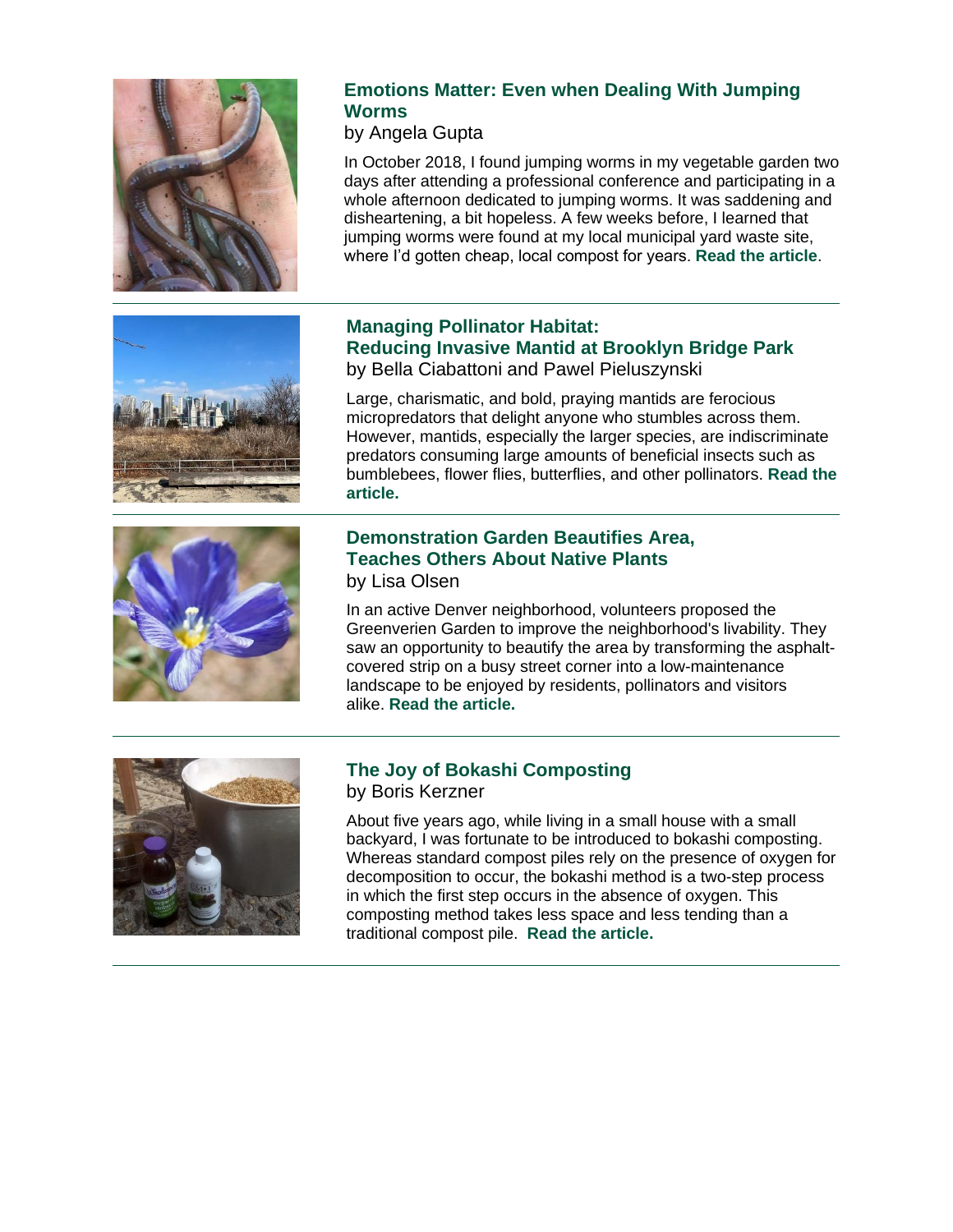

# **Native Habitat Restoration on an Old Wisconsin Farm** by Marcie O'Connor

Our adventure began in early 2000 when my husband and I bought 500 acres of an old farm in the Driftless Area of western Wisconsin. The Driftless Area is the part of the Midwest that was never covered by glaciers, so the land is beautiful – with steep hills and narrow valleys. I'm interested in native plants and natural landscapes, so I thought it would be fun to return the land to prairie and how it looked before it was farmed. **[Read the article.](https://r20.rs6.net/tn.jsp?f=001Pv0MPfFvU5iex5Uc03TLApY-hFi1AnWJsIloZAF9seCVqL0v-dW1hti0qFQTbPIN51NG0GKPVYjTMh-yNQsph-qfl7mcphwJofgZ4_m6F-ciCC9ojb2f9km6xy_KW1OetrpCuR9NPjvGEFUfRHPDbci2LIbt-ehJHMZVf9XBga1zxX0zhkvtv9w_CyyyjNGVqOu4Tzg8VL1gKpd9ywCFhqhyu5_C-rLzJHxB-COIMgr7ksdVCgAjk6ET0otn81T2xH2TEBDvcbruZcBSWUefUujHCOSa67R9&c=AoKnR7bkG71gFbjiSkooKwSgDsmMenYcyb6ttTpJ_JTk9AkJ8qdlfA==&ch=szsaDi2JhSisZK2phfnYZ9hF7byqzVPB4iNnchNqJDsGK1Tdc3Eb1g==)**

# **ELA News**

# **28th ELA Conference & Eco-Marketplace**

Thank you to all the speakers, attendees, exhibitors, and volunteers who made our 28th Conference & Eco-Marketplace an incredible success.

# **[Special thanks to our 2022 Conference Sponsors](https://r20.rs6.net/tn.jsp?f=001Pv0MPfFvU5iex5Uc03TLApY-hFi1AnWJsIloZAF9seCVqL0v-dW1hqVTr3qBps9Hl-IFkoxp9CVVLF7zdw7C432AcdLGvUFYD4ibWtTFAy7_LuKIXrJ129GQ2PKJSndkvEZCiLhv69BuBsTypKbHDuOSz9V5Fdb0pcu24svc3CCoecv5tsabd26ZA42FZPPym3CT-Ljw5ec=&c=AoKnR7bkG71gFbjiSkooKwSgDsmMenYcyb6ttTpJ_JTk9AkJ8qdlfA==&ch=szsaDi2JhSisZK2phfnYZ9hF7byqzVPB4iNnchNqJDsGK1Tdc3Eb1g==)**:

**[New Moon Nursery](https://r20.rs6.net/tn.jsp?f=001Pv0MPfFvU5iex5Uc03TLApY-hFi1AnWJsIloZAF9seCVqL0v-dW1hmtOzRsHznhgT24Q4PyNKrct_PpulgiUN5J4GlJ7RmKu5L2BjzBrN9n3BnzP-9dROZdSQhdijHJpYZlbA3R_W6579d8Zzok_tbsdjrliOQTG&c=AoKnR7bkG71gFbjiSkooKwSgDsmMenYcyb6ttTpJ_JTk9AkJ8qdlfA==&ch=szsaDi2JhSisZK2phfnYZ9hF7byqzVPB4iNnchNqJDsGK1Tdc3Eb1g==)** - Sustaining Sponsor **[Planters' Choice Nursery](https://r20.rs6.net/tn.jsp?f=001Pv0MPfFvU5iex5Uc03TLApY-hFi1AnWJsIloZAF9seCVqL0v-dW1hkZlhcoMCoXQMikrvgcuHP2X4StcQt9EW2RVJXVSDsYGyQWsCjQDYYwgoGjhG_DXMQqBaSxr6Cav6tH-Z2vEWcYQZsNs2CMdvQ==&c=AoKnR7bkG71gFbjiSkooKwSgDsmMenYcyb6ttTpJ_JTk9AkJ8qdlfA==&ch=szsaDi2JhSisZK2phfnYZ9hF7byqzVPB4iNnchNqJDsGK1Tdc3Eb1g==)** - Sustaining Sponsor **[Tech Terra Environmental](https://r20.rs6.net/tn.jsp?f=001Pv0MPfFvU5iex5Uc03TLApY-hFi1AnWJsIloZAF9seCVqL0v-dW1hkPB6f0pn4xzC5vVwj5tOmJgt0AT7JPwqjCA2b6b2inhjiI754HYzHkQDLrtvdnxzDnvIDBjHZ4bEJEg463ywpGLXdk5Ls33fxKFnTEXuE9PTOv4xsmVz7w=&c=AoKnR7bkG71gFbjiSkooKwSgDsmMenYcyb6ttTpJ_JTk9AkJ8qdlfA==&ch=szsaDi2JhSisZK2phfnYZ9hF7byqzVPB4iNnchNqJDsGK1Tdc3Eb1g==)** - Sustaining Sponsor **[Compostwerks](https://r20.rs6.net/tn.jsp?f=001Pv0MPfFvU5iex5Uc03TLApY-hFi1AnWJsIloZAF9seCVqL0v-dW1hgWCPPlMv-B3VWHbj9vUMQ0hAnkXEeKno-sMZZ3DZNHw9jjGkx2_5bWjLP7o3qACVOaFQMH7n48czKQyWyhVj_aEkzitDyvemg==&c=AoKnR7bkG71gFbjiSkooKwSgDsmMenYcyb6ttTpJ_JTk9AkJ8qdlfA==&ch=szsaDi2JhSisZK2phfnYZ9hF7byqzVPB4iNnchNqJDsGK1Tdc3Eb1g==)** - Champion Sponsor **[Babikow](https://r20.rs6.net/tn.jsp?f=001Pv0MPfFvU5iex5Uc03TLApY-hFi1AnWJsIloZAF9seCVqL0v-dW1hj2zquNoblMlfPiQx_pQDpxAIPFpX5XEBOeBzxOj4_M29t3RN8CCaoKImKuOkWRxKjOqc1PWH0l20ZSevvloA1-uZ8L_Cju7_w==&c=AoKnR7bkG71gFbjiSkooKwSgDsmMenYcyb6ttTpJ_JTk9AkJ8qdlfA==&ch=szsaDi2JhSisZK2phfnYZ9hF7byqzVPB4iNnchNqJDsGK1Tdc3Eb1g==)** - Preservation Sponsor **[Weston Wholesale](https://r20.rs6.net/tn.jsp?f=001Pv0MPfFvU5iex5Uc03TLApY-hFi1AnWJsIloZAF9seCVqL0v-dW1hoC4zmdxLo6WW0nHtfX9IPv2ZKNtloN_mDVgtDbTV4DxLeWGmVnUT8JoQW7uygbochPaQB0TWOM5g3R9tVxWo0hTyuWQLbH49A==&c=AoKnR7bkG71gFbjiSkooKwSgDsmMenYcyb6ttTpJ_JTk9AkJ8qdlfA==&ch=szsaDi2JhSisZK2phfnYZ9hF7byqzVPB4iNnchNqJDsGK1Tdc3Eb1g==)** - Preservation Sponsor **[The Conway School](https://r20.rs6.net/tn.jsp?f=001Pv0MPfFvU5iex5Uc03TLApY-hFi1AnWJsIloZAF9seCVqL0v-dW1hv2u3KrINInVYN8dxjOjqT57R1ExwGZBwTpTIiUVTmm7HY7O1EtSFHTPgK3eMxM5b1nJBRukMR05iUIbz0uIukc=&c=AoKnR7bkG71gFbjiSkooKwSgDsmMenYcyb6ttTpJ_JTk9AkJ8qdlfA==&ch=szsaDi2JhSisZK2phfnYZ9hF7byqzVPB4iNnchNqJDsGK1Tdc3Eb1g==)** - Conservation Sponsor

# **Passing of a Friend: Michael Phillips**

Michael Phillips, longtime proponent of organic orcharding, passed away unexpectedly on February 27. Michael envisioned how we could better grow and manage fruit trees and held a commitment to inspire and teach others to follow that vision. A contributor to a number of ELA programs, Michael will be greatly missed by all who knew him and by our community. The family has established a **[GoFundMe site](https://r20.rs6.net/tn.jsp?f=001Pv0MPfFvU5iex5Uc03TLApY-hFi1AnWJsIloZAF9seCVqL0v-dW1hti0qFQTbPIN_bBfCkrJAs7ywpJ2fcXVw-xvSsAANf2kF37V6LhMd6Pnr3Mvqavgru7Il8JPT0wv--f40YMpNOx4VrOcX0dklkFjJ08SNroK4SbL3X4crtKKB1M8sEJkPYpNiJv5ghKpQQnHmCQPceyUAElmPmZ2b_Ev7KO3pkCwp8oacCCjrGa-iSB-9rU96wxPdg-eQvj78qrXTa3E0lZiX4VEvE-AO7V8-U2GkTxfRfyERzzkoCAsHJHqwLToBarpMdxhulmuEUUH3cUshaffAKELo6llQETBnk55_APxPBNkaudYzC2En-JKA-VsfJyu00JzotQHJYqyfP9PipYc-Qrin_ke0PXmoAYTk02JuDzHnalTKMt5O_mFF9MtW4xJ8PxU1UkuoLjWmi3ZoGEVa-YKJ1WUbE9GEOp26HaQdNfgv5igfvqOxfBJzRY4oZq1FeqIKnmcqylzwR51p3ZwLS0FP3y1bEtmRQPZLKNGAgDpnnW50CAP7x1nULJbgAMu7tH7QeH3iL1o08e6oj2VmNlhNwdwWNrNmBxtF8jSd2qJVYMFq4ktvglbdMWaTgw9LmYi8qByi4_Fx3CUGap-ADWRhQna0z6_5CcP4YRM-V6sdISA9YrnRBR_Ldj8oQbGrmD7-fbMevWUPR5yxwitiqx62HwTHnCOwLPoIOgpdHU42L5qMP0=&c=AoKnR7bkG71gFbjiSkooKwSgDsmMenYcyb6ttTpJ_JTk9AkJ8qdlfA==&ch=szsaDi2JhSisZK2phfnYZ9hF7byqzVPB4iNnchNqJDsGK1Tdc3Eb1g==)** with the hope of continuing Michael's legacy.

# **Enjoy all the ELA Membership Benefits - including free and discounted events. [Become a Member!](https://r20.rs6.net/tn.jsp?f=001Pv0MPfFvU5iex5Uc03TLApY-hFi1AnWJsIloZAF9seCVqL0v-dW1hnPXdCJNZoejvRkUJD2FOtfsZBsWv19Szq15XnqIRKivIpE8LfDwGmlrq5amcI5_HrJEQAsAosutzacS6TmCQeMiCLyhK3mQx9BpUXf4enqdeSp3Cs30y7I=&c=AoKnR7bkG71gFbjiSkooKwSgDsmMenYcyb6ttTpJ_JTk9AkJ8qdlfA==&ch=szsaDi2JhSisZK2phfnYZ9hF7byqzVPB4iNnchNqJDsGK1Tdc3Eb1g==)**

# **It's easy to support ELA year round when you shop on Amazon. Sign Up with [Amazon Smile!](https://r20.rs6.net/tn.jsp?f=001Pv0MPfFvU5iex5Uc03TLApY-hFi1AnWJsIloZAF9seCVqL0v-dW1huFBmJe3CjqVycjU21bPkFk0DAO2Er_R9TkckjFkjSf5xL8bxyZ7jjZiggvbrI_OlyjqHd3iZOm-fT4LcL4PLkbH0NrWxOYA73ELAfIqdR0G6LbSKSdbfWE=&c=AoKnR7bkG71gFbjiSkooKwSgDsmMenYcyb6ttTpJ_JTk9AkJ8qdlfA==&ch=szsaDi2JhSisZK2phfnYZ9hF7byqzVPB4iNnchNqJDsGK1Tdc3Eb1g==)**

It takes just a minute to sign up and start using smile.amazon.com for your shopping.

# **Featured Conference Sponsor**

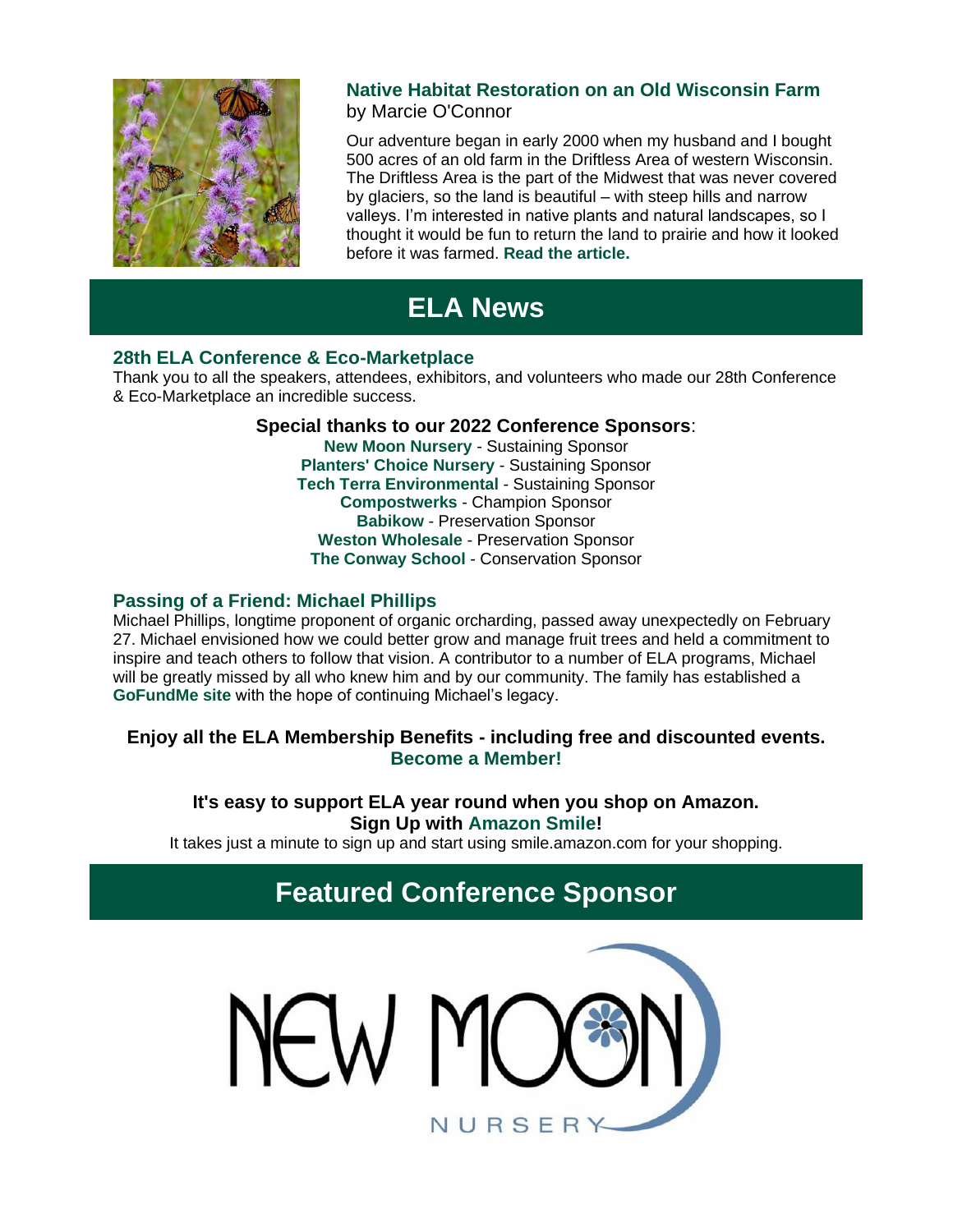# **Advertisement**



SWCS SNEC's annual virtual conference is on Friday, March  $25<sup>th</sup>$ . This year's theme is soil carbon sequestration and climate change mitigation. The keynote speaker is Dr. Rattan Lal, the globally renowned soil scientist and recipient of the 2020 World Food Prize. Join this network of environmental professionals and **[register](https://r20.rs6.net/tn.jsp?f=001Pv0MPfFvU5iex5Uc03TLApY-hFi1AnWJsIloZAF9seCVqL0v-dW1hti0qFQTbPINWnirnAtzns6oCSozIcd5AY5QjVMQRdcb0nh4zITTWkaxkG99rEHke8l5Nuz_JvXQl5-YnQcml6Zcwyxb8rZBOA==&c=AoKnR7bkG71gFbjiSkooKwSgDsmMenYcyb6ttTpJ_JTk9AkJ8qdlfA==&ch=szsaDi2JhSisZK2phfnYZ9hF7byqzVPB4iNnchNqJDsGK1Tdc3Eb1g==)  [today](https://r20.rs6.net/tn.jsp?f=001Pv0MPfFvU5iex5Uc03TLApY-hFi1AnWJsIloZAF9seCVqL0v-dW1hti0qFQTbPINWnirnAtzns6oCSozIcd5AY5QjVMQRdcb0nh4zITTWkaxkG99rEHke8l5Nuz_JvXQl5-YnQcml6Zcwyxb8rZBOA==&c=AoKnR7bkG71gFbjiSkooKwSgDsmMenYcyb6ttTpJ_JTk9AkJ8qdlfA==&ch=szsaDi2JhSisZK2phfnYZ9hF7byqzVPB4iNnchNqJDsGK1Tdc3Eb1g==)**.

# **Gleanings**

#### **Home Is Where the Pollinators Should Be**

Pollinators play a significant role in maintaining the function and diversity of ecosystems through their unique relationship with native flowering plants. But the ongoing degradation of native pollination systems, coupled with the continued loss of insect biodiversity, poses a significant threat to human health and well-being and the world's future. Read more at **[EcoRI News](https://r20.rs6.net/tn.jsp?f=001Pv0MPfFvU5iex5Uc03TLApY-hFi1AnWJsIloZAF9seCVqL0v-dW1hti0qFQTbPINhukDmaMA1tXqCy54mViGd2lO0i9ENdISaOLzEsRI-SYmw19Clqpjfz5mXQVLeq2AyEFSeGLgvUo2k46YCfTo-PA7q5pKgln8RYgKfPOpzLXZUguLOpemPCPwDdytNa-lKS7b7jwmKfY=&c=AoKnR7bkG71gFbjiSkooKwSgDsmMenYcyb6ttTpJ_JTk9AkJ8qdlfA==&ch=szsaDi2JhSisZK2phfnYZ9hF7byqzVPB4iNnchNqJDsGK1Tdc3Eb1g==)**.

#### **Seeds for Tomorrow**

Artist Laura Fantini illustrates "hope" in each seed she discovers, draws, and records. Her "hope" is for the future of our world. Each of her drawings bears her plea to hope for each plant to endure and thrive through the life of its seed. Read more at **[Harvard's Arnold](https://r20.rs6.net/tn.jsp?f=001Pv0MPfFvU5iex5Uc03TLApY-hFi1AnWJsIloZAF9seCVqL0v-dW1hti0qFQTbPINSvjXjUUXOzxzIIX9ll2MQhwduE6Ed20JLWsI-cfDpegmufa9tHPuvD-LQPSwv5F8D6HO0IUI1AmqEvCx_ly0GonoxSMULHGrJHd8hhxL-cJ6oSc93JedBJLrMxsROocftsa1LvKdFV5zLLlIKEu4r9yEZXtcT-newPvXNphFaVr9zjM91x6rhg==&c=AoKnR7bkG71gFbjiSkooKwSgDsmMenYcyb6ttTpJ_JTk9AkJ8qdlfA==&ch=szsaDi2JhSisZK2phfnYZ9hF7byqzVPB4iNnchNqJDsGK1Tdc3Eb1g==)  [Arboretum](https://r20.rs6.net/tn.jsp?f=001Pv0MPfFvU5iex5Uc03TLApY-hFi1AnWJsIloZAF9seCVqL0v-dW1hti0qFQTbPINSvjXjUUXOzxzIIX9ll2MQhwduE6Ed20JLWsI-cfDpegmufa9tHPuvD-LQPSwv5F8D6HO0IUI1AmqEvCx_ly0GonoxSMULHGrJHd8hhxL-cJ6oSc93JedBJLrMxsROocftsa1LvKdFV5zLLlIKEu4r9yEZXtcT-newPvXNphFaVr9zjM91x6rhg==&c=AoKnR7bkG71gFbjiSkooKwSgDsmMenYcyb6ttTpJ_JTk9AkJ8qdlfA==&ch=szsaDi2JhSisZK2phfnYZ9hF7byqzVPB4iNnchNqJDsGK1Tdc3Eb1g==)**.



#### **Western Megadrought is Megabad**

A new study found that over the last two decades, the Western US and northern Mexico are experiencing their driest period in at least 1,200 years. Two of the largest reservoirs in the US, Lake Mead and Lake Powell, are down to one-third of their capacity. The researchers attribute about onefifth of the drought to human-caused climate change. Read more at **[National Public Radio](https://r20.rs6.net/tn.jsp?f=001Pv0MPfFvU5iex5Uc03TLApY-hFi1AnWJsIloZAF9seCVqL0v-dW1hti0qFQTbPINbrLaUj7kxfqFRwh_p4eLcb7p3SBTAEpPLc5cqzXFNAPyhkXfgb69V5WHwKsUVE5o0rHhr-wMUt7zJz9HxpTpn5QqSiG7v9Kdf3_EOS3J4Xb2norp6Gn8m9CdulpiGJElLSgR8A85CT-SsGwN3kYNMGcOAzxzxH7-PUyeRGYDL56gHbdJ9id4SadMUrBc6T7TxjxRlFZyqixAkqYxbTizCyH_V_CMjr3O2-Srvtw8mHU1fsFUHwMOHqbihAu4b5L6F_YdBySfdOS-NJmjL0B7S_ANtrTz_O1owrLj9hwRlyY=&c=AoKnR7bkG71gFbjiSkooKwSgDsmMenYcyb6ttTpJ_JTk9AkJ8qdlfA==&ch=szsaDi2JhSisZK2phfnYZ9hF7byqzVPB4iNnchNqJDsGK1Tdc3Eb1g==)**.

#### **Roadside Milkweed for Monarchs**

Researchers have identified a species of milkweed that holds promise for planting on roadsides to improve conservation habitat for migrating monarch butterflies. Researchers surveyed the poorly studied bract milkweed (*Asclepias brachystephana*). The findings confirm that the species is a good candidate for planting within roadside or rights-of-way conservation projects. Read more at **[PHSY](https://r20.rs6.net/tn.jsp?f=001Pv0MPfFvU5iex5Uc03TLApY-hFi1AnWJsIloZAF9seCVqL0v-dW1hti0qFQTbPINvsU_sCjgnMsrnEXBfwbTsWohedVYJDE3W9MuzvsL5VHf17Oh_e8pVXnTORHPkolce_U0kNesVHxzplalB64RCA2BKcNAamVLULIT7zB0620WJsAQ0mTS-WWFwGBzx00qB98NKTnyYu0zAhohszuO4Q==&c=AoKnR7bkG71gFbjiSkooKwSgDsmMenYcyb6ttTpJ_JTk9AkJ8qdlfA==&ch=szsaDi2JhSisZK2phfnYZ9hF7byqzVPB4iNnchNqJDsGK1Tdc3Eb1g==) [ORG](https://r20.rs6.net/tn.jsp?f=001Pv0MPfFvU5iex5Uc03TLApY-hFi1AnWJsIloZAF9seCVqL0v-dW1hti0qFQTbPINvsU_sCjgnMsrnEXBfwbTsWohedVYJDE3W9MuzvsL5VHf17Oh_e8pVXnTORHPkolce_U0kNesVHxzplalB64RCA2BKcNAamVLULIT7zB0620WJsAQ0mTS-WWFwGBzx00qB98NKTnyYu0zAhohszuO4Q==&c=AoKnR7bkG71gFbjiSkooKwSgDsmMenYcyb6ttTpJ_JTk9AkJ8qdlfA==&ch=szsaDi2JhSisZK2phfnYZ9hF7byqzVPB4iNnchNqJDsGK1Tdc3Eb1g==)**.

#### **Braiding Seeds Fellowship Applications Open**

The Braiding Seeds Fellowship, a project of Soul Fire Farm Institute in collaboration with the Federation of Southern Cooperatives, carries on the legacy of the braided seeds by providing beginning farmers with resources, professional development, and mentorship to support their livelihood on the land. 2022 Applications are now open. Read more at **[Soul Fire Farm](https://r20.rs6.net/tn.jsp?f=001Pv0MPfFvU5iex5Uc03TLApY-hFi1AnWJsIloZAF9seCVqL0v-dW1hti0qFQTbPINmSEZArGSypIOsz1bU0U1ETF45Zu9pEaEYGcNu9ajeuhrxg5IZzP8lHkcwmp3iUu0bLYNu3LdhpwaokhFniD7GueDyehAEl-tz8rhqMTFkdma1z-lwQ8QfDmzMNtHZd5-7NdgwEsqUgnMZvM3F1JUsWy2iTmX6W_RB4_Q21yiN1mqI8qc8iMhVA==&c=AoKnR7bkG71gFbjiSkooKwSgDsmMenYcyb6ttTpJ_JTk9AkJ8qdlfA==&ch=szsaDi2JhSisZK2phfnYZ9hF7byqzVPB4iNnchNqJDsGK1Tdc3Eb1g==)**.

#### **US Sea Levels Rise at an Alarming Rate**

America's coastline will see sea levels rise in the next 30 years by as much as they did in the entire 20th century, with major Eastern cities regularly hit with costly floods even on sunny days, a government report warns. Read more at **[AP News](https://r20.rs6.net/tn.jsp?f=001Pv0MPfFvU5iex5Uc03TLApY-hFi1AnWJsIloZAF9seCVqL0v-dW1hti0qFQTbPINkkpVIOI9WQTyW51_JTfy4U250B1xjjuymtrmLvfI3fR95AIghCf1OMo62zLmy9Qji3-eLEQZ0C7cPOhRGyOMfAR_B0LNDUYkKhTtZpfaS3FD4ioGr0a3WSfy9ZFZgalLnepPciFhl1QPvb7IxxOxFkDo9BZZlIBfyj6PrTBddQHP2rd1F6ttRCmLsOKDBt2NZTUdCmrvh5eQHW79TJBfBtE5_uUpTDbbi7IvjD2x4QjwC9hOVtm0bXr-nCnyphqh5nkAG79DXNgICYST4AA0D-DbtID6AtEiu-blOa7dO0qppUxF4WQE6zAVbDBbdH8G1l_bBNeNfd8=&c=AoKnR7bkG71gFbjiSkooKwSgDsmMenYcyb6ttTpJ_JTk9AkJ8qdlfA==&ch=szsaDi2JhSisZK2phfnYZ9hF7byqzVPB4iNnchNqJDsGK1Tdc3Eb1g==)**.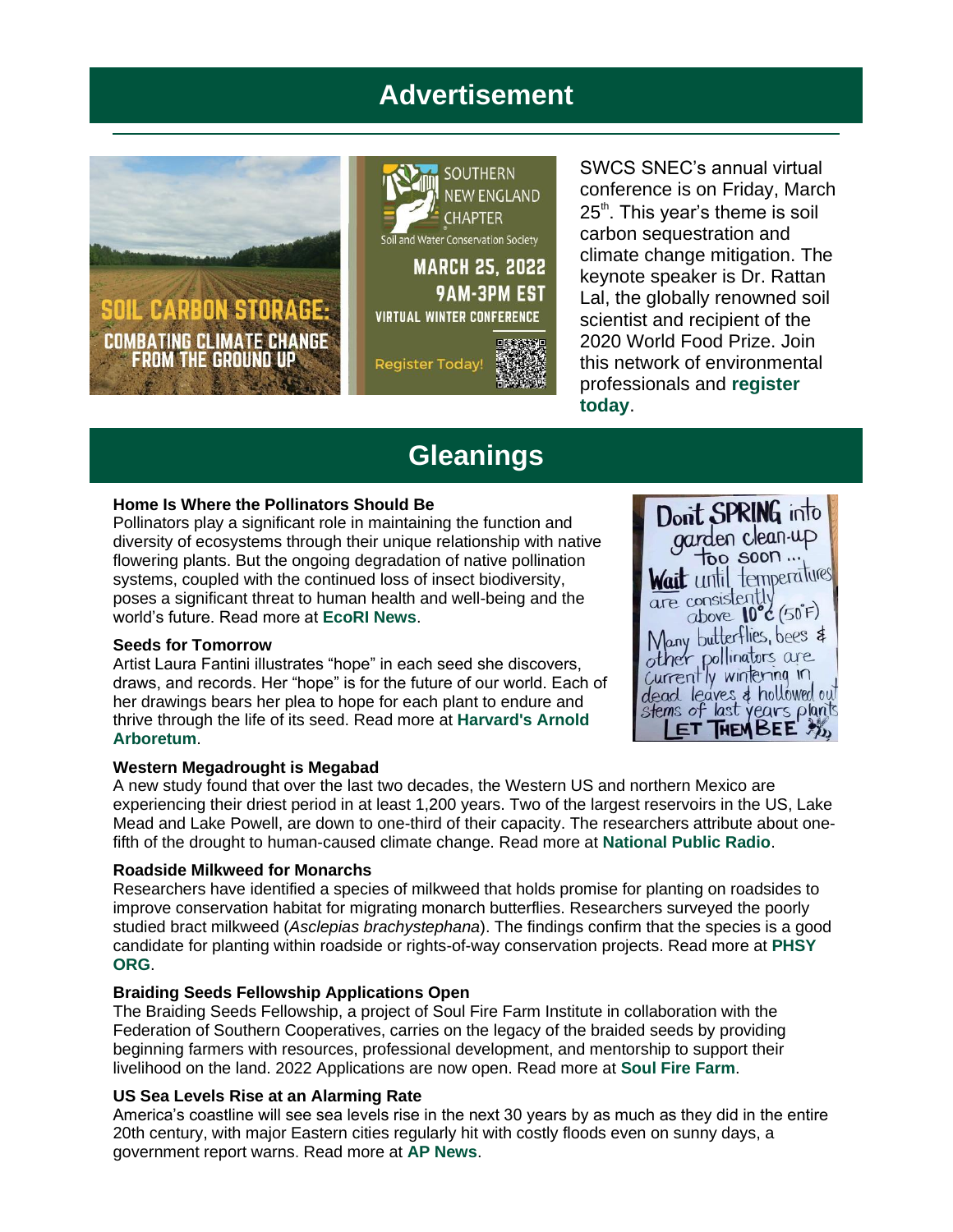### **National Butterfly Refuge Becomes Target for the Far-Right**

For nearly two decades, the National Butterfly Center has provided a place of wonder along the banks of the Rio Grande. Recently, the butterfly center has become the latest unlikely victim of wild misinformation and outright lies spreading rapidly online. Read more at **[The New York Times](https://r20.rs6.net/tn.jsp?f=001Pv0MPfFvU5iex5Uc03TLApY-hFi1AnWJsIloZAF9seCVqL0v-dW1hti0qFQTbPINlznnj_e2k8KqorVlHaM3lhmtht8bzSYl4bLWDHmLtzIsGaJolNvfiVoR8Pe5j_hCY9InA5an-V7ohh2sWo8E8KCN1Ejzz1-IADyfYemRo2FPQ9oyEB8ygQEF6FEn_O3ynks-2ndCxeuSldGdGuBlOw==&c=AoKnR7bkG71gFbjiSkooKwSgDsmMenYcyb6ttTpJ_JTk9AkJ8qdlfA==&ch=szsaDi2JhSisZK2phfnYZ9hF7byqzVPB4iNnchNqJDsGK1Tdc3Eb1g==)**.

#### **Nature Is Truly a Balm for the Soul**

Research has found that feelings of overcrowding increased loneliness by an average of 39%. But when people could see trees or the sky, or hear birds, feelings of loneliness fell by 28%. Feelings of social inclusion also cut loneliness by 21%, and when these feelings coincided with contact with nature, the beneficial effect was boosted by a further 18%. Read more at **[The Guardian](https://r20.rs6.net/tn.jsp?f=001Pv0MPfFvU5iex5Uc03TLApY-hFi1AnWJsIloZAF9seCVqL0v-dW1hti0qFQTbPIN2QizGfLEjlOrNO4e-yh2EMphw1fwo1DfBTdO4aviR0bqMNvJ7ciqqw3VPgb4ZaTjxpLjgRhfczMjhLymIa1T_XLRRPDisNISX4O4HIADEsnDNkUI_xV4xtF0DBKlyb4kVwXESyGXiCD9t_edd2ZYEijHqNxsJgitOnghPPV1VQzz1aWIcrKo_TEEuPMgI8b601Uw6ZDtW2dNF3r0VpbCOA==&c=AoKnR7bkG71gFbjiSkooKwSgDsmMenYcyb6ttTpJ_JTk9AkJ8qdlfA==&ch=szsaDi2JhSisZK2phfnYZ9hF7byqzVPB4iNnchNqJDsGK1Tdc3Eb1g==)** and **[The](https://r20.rs6.net/tn.jsp?f=001Pv0MPfFvU5iex5Uc03TLApY-hFi1AnWJsIloZAF9seCVqL0v-dW1hti0qFQTbPINgW3yS_FRz_eG7Wy8iWa7bNKTg19qW0jM_0tcXffPK7_OpN-6ytErkaqFx8c8KM2Ppj-EC09dDaVcuv5ab2HauW4_yM7VbaR-TpCpF3R2V8JyOHh4tRGi-mVDlqQHYXCBlVkCetxLkMcbik5JvABDVpPmPvOu9mkn&c=AoKnR7bkG71gFbjiSkooKwSgDsmMenYcyb6ttTpJ_JTk9AkJ8qdlfA==&ch=szsaDi2JhSisZK2phfnYZ9hF7byqzVPB4iNnchNqJDsGK1Tdc3Eb1g==)  [Tree Hugger](https://r20.rs6.net/tn.jsp?f=001Pv0MPfFvU5iex5Uc03TLApY-hFi1AnWJsIloZAF9seCVqL0v-dW1hti0qFQTbPINgW3yS_FRz_eG7Wy8iWa7bNKTg19qW0jM_0tcXffPK7_OpN-6ytErkaqFx8c8KM2Ppj-EC09dDaVcuv5ab2HauW4_yM7VbaR-TpCpF3R2V8JyOHh4tRGi-mVDlqQHYXCBlVkCetxLkMcbik5JvABDVpPmPvOu9mkn&c=AoKnR7bkG71gFbjiSkooKwSgDsmMenYcyb6ttTpJ_JTk9AkJ8qdlfA==&ch=szsaDi2JhSisZK2phfnYZ9hF7byqzVPB4iNnchNqJDsGK1Tdc3Eb1g==)**.

#### **Urban Bees Face a Flower Deficit**

Researchers compared beehive density in Swiss cities with available green space – based on a model, one square kilometer of available green space could support 7.5 beehives. Using that measure, researchers found none of the 14 cities under inspection had enough forage to satisfy the appetite of all pollinators. The honeybees outcompeted wild bee species that depend on city trees and plantings for food. Read more at **[Bloomberg CityLab](https://r20.rs6.net/tn.jsp?f=001Pv0MPfFvU5iex5Uc03TLApY-hFi1AnWJsIloZAF9seCVqL0v-dW1hti0qFQTbPINF5rrOrkrOuDAaUjFOBx7Gi9NzQN29LyOlRNOLbkeznvNjKqejy6hq6XyMSDZT7cgZnrSAOqI2LYp4T7F3r9PwxIzMjEbOQiAMKK7mXsf77ckHeDdDb2zIMUaVlCQs9XSshyPPdk-STteHViVJpHGQfXwvOLG1knsyoGqcBNBP5OsbEYjXs-YtQJjhtzY4A17E1HS7kgKqwY=&c=AoKnR7bkG71gFbjiSkooKwSgDsmMenYcyb6ttTpJ_JTk9AkJ8qdlfA==&ch=szsaDi2JhSisZK2phfnYZ9hF7byqzVPB4iNnchNqJDsGK1Tdc3Eb1g==)**.

#### **Cute Plants on Antarctica Spell Trouble**

Some cute little plants in Antarctica are flourishing in warmer temperatures – an ominous sign for the rest of the continent and the world. A **[study](https://r20.rs6.net/tn.jsp?f=001Pv0MPfFvU5iex5Uc03TLApY-hFi1AnWJsIloZAF9seCVqL0v-dW1hti0qFQTbPINXzcK3yeTCB6_60mOEBJCFpfawjSNdrq-L9s5TIK7FiTyT8KDjQ8r_Nms7YBQMHtGsijdPVdH-A1lMbW8NdvRuhKPtmsjjHrQ6J-rigpi1NOKDKCjsMI2lE1bz_ah8NiDqCxZhx66X6XjiRGt4l87SrSc_rT3Kz7XT6liDN0YrtA=&c=AoKnR7bkG71gFbjiSkooKwSgDsmMenYcyb6ttTpJ_JTk9AkJ8qdlfA==&ch=szsaDi2JhSisZK2phfnYZ9hF7byqzVPB4iNnchNqJDsGK1Tdc3Eb1g==)** recently published in Current Biology finds that the continent's only flowering plants have grown rapidly in the past decade, thanks to warmer temperatures. Read more at **[Gizmodo](https://r20.rs6.net/tn.jsp?f=001Pv0MPfFvU5iex5Uc03TLApY-hFi1AnWJsIloZAF9seCVqL0v-dW1hti0qFQTbPINJKBbUFpxWRpcwp3cc8z__9_1BVeyG7zHNnkRWsABGxEe_Ut4agIs24qqcmdhTV5oEhK3ImHFFAl_iAEl2-THhwNlJFGiIqAj68jBOdZGdm4XWEz0a2fM9XW6EnWOhX5p5tm1RNat85-7oWMA8THVLg==&c=AoKnR7bkG71gFbjiSkooKwSgDsmMenYcyb6ttTpJ_JTk9AkJ8qdlfA==&ch=szsaDi2JhSisZK2phfnYZ9hF7byqzVPB4iNnchNqJDsGK1Tdc3Eb1g==)**.

#### **Why We Need to Revive Global Food Diversity**

The Green Revolution helped feed a surging global population but at the cost of impoverishing crop diversity. Now, with climate change increasingly threatening food supplies, the need for greater agricultural resilience means restoring endangered crop and food varieties. Read more at **[Yale](https://r20.rs6.net/tn.jsp?f=001Pv0MPfFvU5iex5Uc03TLApY-hFi1AnWJsIloZAF9seCVqL0v-dW1hti0qFQTbPINGmm4CKu2ylHUNw_mERtroYwT3ppsSAixkq53hqkPRF8-T_7gFdqX_7-_ijjzZeAwBRPKZknbK1v7IzFeV_RZySBe65CDdOA3VgLS_SMSrbmzzVNZE44KSRZMnEZ_LrTYEcODsxDd4KsRiuxc_RCwF3b3674r4kBl50OWOaCCiZc=&c=AoKnR7bkG71gFbjiSkooKwSgDsmMenYcyb6ttTpJ_JTk9AkJ8qdlfA==&ch=szsaDi2JhSisZK2phfnYZ9hF7byqzVPB4iNnchNqJDsGK1Tdc3Eb1g==)  [Environment 360](https://r20.rs6.net/tn.jsp?f=001Pv0MPfFvU5iex5Uc03TLApY-hFi1AnWJsIloZAF9seCVqL0v-dW1hti0qFQTbPINGmm4CKu2ylHUNw_mERtroYwT3ppsSAixkq53hqkPRF8-T_7gFdqX_7-_ijjzZeAwBRPKZknbK1v7IzFeV_RZySBe65CDdOA3VgLS_SMSrbmzzVNZE44KSRZMnEZ_LrTYEcODsxDd4KsRiuxc_RCwF3b3674r4kBl50OWOaCCiZc=&c=AoKnR7bkG71gFbjiSkooKwSgDsmMenYcyb6ttTpJ_JTk9AkJ8qdlfA==&ch=szsaDi2JhSisZK2phfnYZ9hF7byqzVPB4iNnchNqJDsGK1Tdc3Eb1g==)**.

#### **ALERT! Deadly Avian Flu Heading for Rhode Island**

The Rhode Island Department of Environmental Management (DEM) warns commercial poultry producers and backyard chicken keepers that a contagious, virulent avian flu detected in Massachusetts and Connecticut is likely headed to Rhode Island. The virus is lethal to poultry but is not considered a threat to people or public health. Read more at **[EcoRI News](https://r20.rs6.net/tn.jsp?f=001Pv0MPfFvU5iex5Uc03TLApY-hFi1AnWJsIloZAF9seCVqL0v-dW1hti0qFQTbPINdUbOihdai6dbADN5zQVy9VntiN_rhamNJ-UM9lBsMId0G5WkQhxS9DfDwc8mqX_OqItzWRhrZbuN70z9KQ_L-3s_ACojS5QNLsVsHWQmy9XH8sWEluLAgcQTSDmnN39Kx50xNq8fmls=&c=AoKnR7bkG71gFbjiSkooKwSgDsmMenYcyb6ttTpJ_JTk9AkJ8qdlfA==&ch=szsaDi2JhSisZK2phfnYZ9hF7byqzVPB4iNnchNqJDsGK1Tdc3Eb1g==)**.

# **Events to Note**

#### **Events to Note (listings indicate local time unless otherwise noted)**

Many events continue to be held online; check with organizations to confirm the most up-to-date information.

### **March**

March 16 **[Native Species, Hybrids and Cultivars: What Is Best for My Garden?](https://r20.rs6.net/tn.jsp?f=001Pv0MPfFvU5iex5Uc03TLApY-hFi1AnWJsIloZAF9seCVqL0v-dW1hti0qFQTbPINYCGexuKC9hWLDYx6MjcscmUAR6hk8TqxAU1yqfxjcKxIkfcHnYZgZkP3LSJwHYO2IT1ykNA9OgdRwS7Kj6NRW9sTfvt-ldlNCALX6FljoecW5JR3jiuNQw==&c=AoKnR7bkG71gFbjiSkooKwSgDsmMenYcyb6ttTpJ_JTk9AkJ8qdlfA==&ch=szsaDi2JhSisZK2phfnYZ9hF7byqzVPB4iNnchNqJDsGK1Tdc3Eb1g==)** 7:00-8:30pm ET. March 17 **[The Labor Day Garden with Robert Clyde Anderson](https://r20.rs6.net/tn.jsp?f=001Pv0MPfFvU5iex5Uc03TLApY-hFi1AnWJsIloZAF9seCVqL0v-dW1hti0qFQTbPINooA_y5g95Y9pekCD0PVrhqnzurGG4JEbdc1GegpuWCiwnTmM92cdM2oHLyqyUzzsZAcN8T5m4VIhxa6tBbM2tZn2u5x51fo01p_cEG-jGz_bZPIJB3EKvqlPsU3fZO7OwWI7Pe0ZNpYDtSwOIra01onlZrrx8ScD&c=AoKnR7bkG71gFbjiSkooKwSgDsmMenYcyb6ttTpJ_JTk9AkJ8qdlfA==&ch=szsaDi2JhSisZK2phfnYZ9hF7byqzVPB4iNnchNqJDsGK1Tdc3Eb1g==)**; 7:00pm ET. March 17 **Trees and [Design in the Urban Environment](https://r20.rs6.net/tn.jsp?f=001Pv0MPfFvU5iex5Uc03TLApY-hFi1AnWJsIloZAF9seCVqL0v-dW1hpJLBjBKc3UV6uPdkazCgaPPNfAoatXQF8jLl5y5n0R5aVUOihTLlbHRXT11MWmbJLUmpyqxRKLuRJhg_SvY1D8CFc2IJ9Z4XfFmjWPNT7ct&c=AoKnR7bkG71gFbjiSkooKwSgDsmMenYcyb6ttTpJ_JTk9AkJ8qdlfA==&ch=szsaDi2JhSisZK2phfnYZ9hF7byqzVPB4iNnchNqJDsGK1Tdc3Eb1g==)**; 12:00pm ET. March 19 **[Plant, Grow, Nurture: Gardening in Rhythm with Nature](https://r20.rs6.net/tn.jsp?f=001Pv0MPfFvU5iex5Uc03TLApY-hFi1AnWJsIloZAF9seCVqL0v-dW1hkLAO9bmzwTBhRm8lDm19Lub41ISrbz_xmKD4pro_rh634KMXUTSYOq59V96n6kryHE09Qy_RKoQpHJ7aAO4AlIia_UnwNFCN3geXl6PShy2veXPdbrk2asIAqTqOPn0w0gCKXmmB-pdz-JWU90kLGQ=&c=AoKnR7bkG71gFbjiSkooKwSgDsmMenYcyb6ttTpJ_JTk9AkJ8qdlfA==&ch=szsaDi2JhSisZK2phfnYZ9hF7byqzVPB4iNnchNqJDsGK1Tdc3Eb1g==)**; 9:00am. March 23 **[For Us and Them: How Edible Native Plants Can Feed Us and Wildlife Together](https://r20.rs6.net/tn.jsp?f=001Pv0MPfFvU5iex5Uc03TLApY-hFi1AnWJsIloZAF9seCVqL0v-dW1hoC4zmdxLo6W2h31W95WSckH4y8iJMlOXVxR0hARabX2usXQ6b4DbBDS9Oc9QbGY91kmvEvbk7ucJaAbxNNKuBALtE1Jc6sbCiM27rFqP8iq6vFs1x4cEoIk2i7MfuC41wvNZ9svmLKAM-Ej9ECduEwFKLLuFS4f-ssSBkqYP6893Yzssf_bFjISbVoh8YkE0HhB-t5_dqeE0ZkTCsHAKGYrOtmZzRmbLg==&c=AoKnR7bkG71gFbjiSkooKwSgDsmMenYcyb6ttTpJ_JTk9AkJ8qdlfA==&ch=szsaDi2JhSisZK2phfnYZ9hF7byqzVPB4iNnchNqJDsGK1Tdc3Eb1g==)**; 6:00-8:00pm ET. March 23 **[Tree ID for Beginners](https://r20.rs6.net/tn.jsp?f=001Pv0MPfFvU5iex5Uc03TLApY-hFi1AnWJsIloZAF9seCVqL0v-dW1hti0qFQTbPINtMmd6K6NiB95M9T0_iTJuDqjqMv3KEfo6oqyoPfh0g3O41_A3owjj_Mf4k0NWNVmrXZl9pk1HbH4p4bTGR_rZq6qeIyOPFRW3ezk8yyc3aElBP3oyp43R0GMJgZBF43fnyyv3d3J8kkcohiifyxkhQ_bQmmdrGfxU8TwtbmkucNGGht1nRkuve4PvkfYOLr13Gg9e_OtpNmXrl9JSl54GaNfOBRf0Df69D8ltHhbfzIIfU-NkrwxCe3hS2xVDCTS4jBo4An6jTVi1_n7Xi6sxu-vumvsuJHpN4CCXJwQjYR5TXo3midxN7zZJNs2TAmQa11tWfnhwh0WFRVoHBQUMa9CiLMkUK4dcWF0d-36Xr3eM56ehqkAF7xwW8e29mw-1-58w38Iee9GSU9JY_IwNpmhol_f6-o3_MyH_qSzvEOMckcKQ5OEoA==&c=AoKnR7bkG71gFbjiSkooKwSgDsmMenYcyb6ttTpJ_JTk9AkJ8qdlfA==&ch=szsaDi2JhSisZK2phfnYZ9hF7byqzVPB4iNnchNqJDsGK1Tdc3Eb1g==)**; 7:00pm ET. March 23 **[Weed Ordinances](https://r20.rs6.net/tn.jsp?f=001Pv0MPfFvU5iex5Uc03TLApY-hFi1AnWJsIloZAF9seCVqL0v-dW1hti0qFQTbPINiy70fImpgIxXQVwVKpMs5bD7bD4x2-2MvdI51kdAx1fS4uGJg9cNM5Uu0SVGoTu5qRzVrulXGwsEd-srVDTP46MWPHB7f7kf3k3rNSFzh1OFVt7HH_PlQA==&c=AoKnR7bkG71gFbjiSkooKwSgDsmMenYcyb6ttTpJ_JTk9AkJ8qdlfA==&ch=szsaDi2JhSisZK2phfnYZ9hF7byqzVPB4iNnchNqJDsGK1Tdc3Eb1g==)**; 6:00pm CT. March 24 **[The Ecology of Segregation](https://r20.rs6.net/tn.jsp?f=001Pv0MPfFvU5iex5Uc03TLApY-hFi1AnWJsIloZAF9seCVqL0v-dW1hti0qFQTbPINI3r7iFhqJCj8bZ9OwPaKIjvbhVHy_RSZnlyHhKl_Kd_uucMzb1gqJaJ4itLcOR8hDGQB4-EXAFHxCHQO042CR959Anmu2_D2VFo7cw13YtqVZnNj55O34m42UixbFE5Z79CIauLd1cqTr0s5FtiXHsk3lZBtj7TRuVZiqDLvyh0TKAFegGIcXfd5UeSIS0hdUGDTLvJUzLXfgkNWT9ej7Mm_kULlBZ2FWPHnXibw9CBxGG5S__JNx1XkEiELhJuUf8CRwUOudTn9VjX1V8zAbNz41Nx_gtsglXYzH_rThM9EDXi5P1PUD7UaNt7hJZI_IboYD2XiZI_fM6Cc2yMogUliPgEN7Y9BTz5w3JxJs9gUiZDjoFvNkZpeJz9C-Xa3xzl1M54ommwx9P3OnvBR_j0aUbmviXzQk6lZGCt6kww=&c=AoKnR7bkG71gFbjiSkooKwSgDsmMenYcyb6ttTpJ_JTk9AkJ8qdlfA==&ch=szsaDi2JhSisZK2phfnYZ9hF7byqzVPB4iNnchNqJDsGK1Tdc3Eb1g==)**; 7:00pm ET. March 24-26 **[MA Land Conservation Conference](https://r20.rs6.net/tn.jsp?f=001Pv0MPfFvU5iex5Uc03TLApY-hFi1AnWJsIloZAF9seCVqL0v-dW1hti0qFQTbPINd9363KJz5Uh6GWgN12fB2MCvQlPqZu9QoU5G1YKAtVvS8K24_D076QAg1pkckELAx8kOdR-4-lo86Ah7kTosqjNfu4rmdJceh7c7i0qD__ibkMJTrNnq7W0hyWJAXiBvqZ5w3AVkA2DPyaqrsFJaf0EfPjIVIWto5Nqfa2PYz8ArNlaYKiGAGQ==&c=AoKnR7bkG71gFbjiSkooKwSgDsmMenYcyb6ttTpJ_JTk9AkJ8qdlfA==&ch=szsaDi2JhSisZK2phfnYZ9hF7byqzVPB4iNnchNqJDsGK1Tdc3Eb1g==)** – virtual. March 26 **[Growing Blueberries](https://r20.rs6.net/tn.jsp?f=001Pv0MPfFvU5iex5Uc03TLApY-hFi1AnWJsIloZAF9seCVqL0v-dW1hqVTr3qBps9Hl6e1R0FuWdLHaLDYcBi0ZsPZi7eWj0mfPjM4SzTsdCAAErWIl8W0OprJeerwDWaJwK09XXrp8lbf7Xu61JbYKZKn60pDtgbcI0dzXGJ14mmYqTaAeFclP49jdcAjap4U09RAaRC42ls=&c=AoKnR7bkG71gFbjiSkooKwSgDsmMenYcyb6ttTpJ_JTk9AkJ8qdlfA==&ch=szsaDi2JhSisZK2phfnYZ9hF7byqzVPB4iNnchNqJDsGK1Tdc3Eb1g==)**; 10:30am-noon ET. March 26 **[Earth Hour](https://r20.rs6.net/tn.jsp?f=001Pv0MPfFvU5iex5Uc03TLApY-hFi1AnWJsIloZAF9seCVqL0v-dW1hti0qFQTbPINQ-IvvHd5n4E8YDMFQBApbH2ejy1NGJXOlJyYZH5kP4twHU6i3Vc9A0ZRfNxtwqSzPfg4NCCwtkjTnHVXNMUidQ==&c=AoKnR7bkG71gFbjiSkooKwSgDsmMenYcyb6ttTpJ_JTk9AkJ8qdlfA==&ch=szsaDi2JhSisZK2phfnYZ9hF7byqzVPB4iNnchNqJDsGK1Tdc3Eb1g==)** 8:30-9:30pm everywhere. March 26 **[Seasonal Containers for Food and Beauty](https://r20.rs6.net/tn.jsp?f=001Pv0MPfFvU5iex5Uc03TLApY-hFi1AnWJsIloZAF9seCVqL0v-dW1hti0qFQTbPINwlR25SUkS5Ax_DvL4qeCraoq0QGo0hY87L8cSUkYWUeSrWQqju1_rgAhYLpJesSRzi_hRikzgAKZyVjrAx8v1FDVbVzaZlYjE4pQ1Ksaol_aTKwEK8fUch66mle1d0beNb7iya34amLm4t2KVF2ycfhBsDDWAaeAe806be12mK06fMgVoqc4U12Sz9RFmGk_GAYZLPYj6u9RnGjj2rwIhKRBPCeNXL3Yk-dCu5XCjs2-t0r3S42Wtb2Xr47WnP8T0fdpu4YFlQZrJYBHeW1i673MmWLr3S1c_Vgl0FJNoUZoSxKVRHUTzxKdh7yWUt4N&c=AoKnR7bkG71gFbjiSkooKwSgDsmMenYcyb6ttTpJ_JTk9AkJ8qdlfA==&ch=szsaDi2JhSisZK2phfnYZ9hF7byqzVPB4iNnchNqJDsGK1Tdc3Eb1g==)**; 11:30am-12:30pm ET. March 29-30 **[Spring Kickoff for Landscapers: UMass Extension's Landscape Education Day](https://r20.rs6.net/tn.jsp?f=001Pv0MPfFvU5iex5Uc03TLApY-hFi1AnWJsIloZAF9seCVqL0v-dW1hti0qFQTbPINLNqZCmxSFf_RK_7BCRPi6HXv-2KFGb2gzuKIOBtKz8FoqD2v6XkNPKZOvF9myBJU-unh2mq1EGdaiC0yIXWWYXUPCdm2H0f1HP0QthTZAqeTjWmTytRjCt41PYKtuetYQiGez0hHZG3xJPl-z9agZZv28nifjux6PQH5dWXsDK_jD_MNCIQd-LqjezsE0CU4h55cR7PgVpg=&c=AoKnR7bkG71gFbjiSkooKwSgDsmMenYcyb6ttTpJ_JTk9AkJ8qdlfA==&ch=szsaDi2JhSisZK2phfnYZ9hF7byqzVPB4iNnchNqJDsGK1Tdc3Eb1g==)**;

8:30am-12:15pm ET.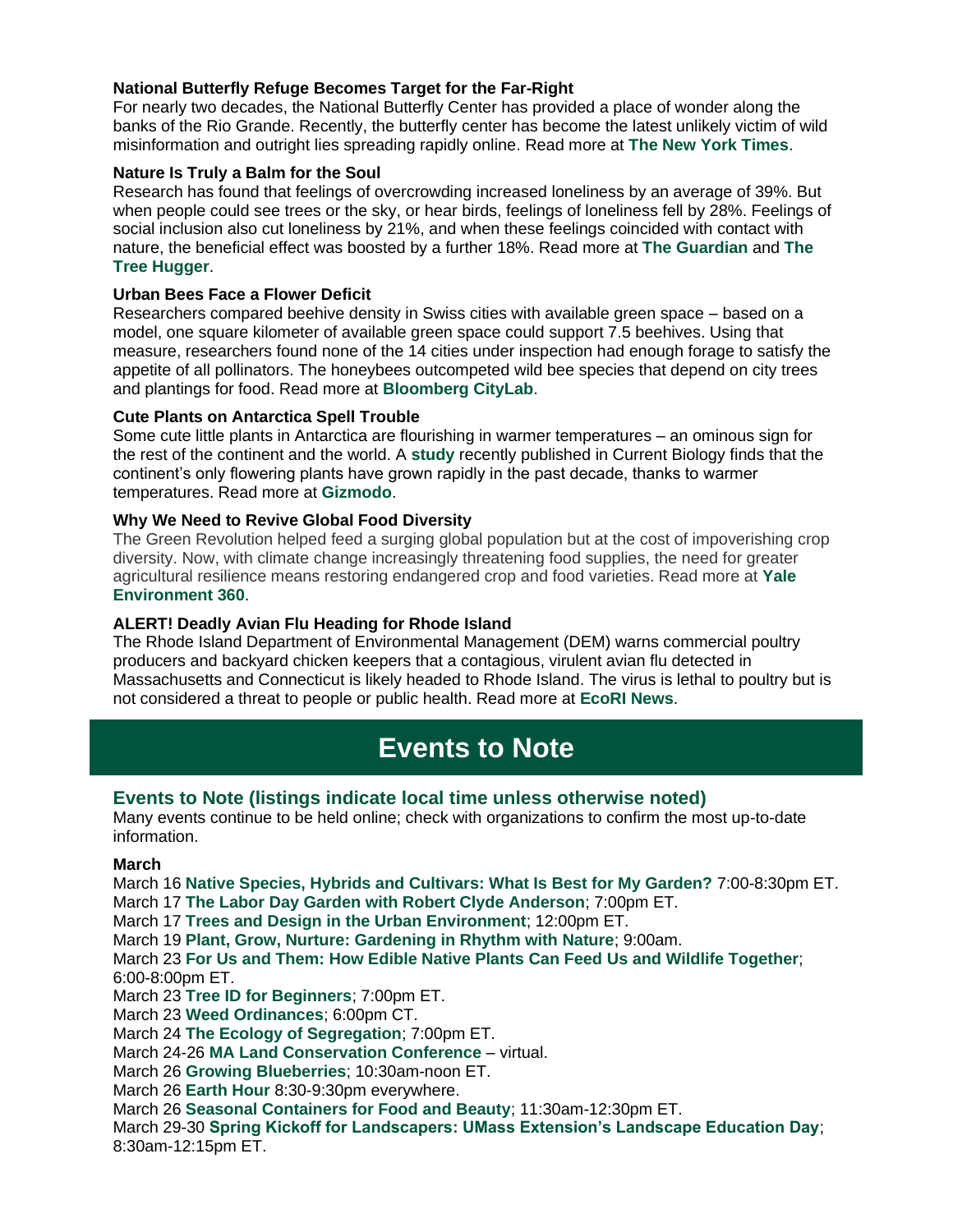March 31- April 1 **[ArborEXPO](https://r20.rs6.net/tn.jsp?f=001Pv0MPfFvU5iex5Uc03TLApY-hFi1AnWJsIloZAF9seCVqL0v-dW1hoC4zmdxLo6WKThORe_psOr6trf6N4pRDsx2hw8977HQYMtIn8gayExpaqWZZXXfhRKrVHQ-Ep5EhpkWM2SkWUU=&c=AoKnR7bkG71gFbjiSkooKwSgDsmMenYcyb6ttTpJ_JTk9AkJ8qdlfA==&ch=szsaDi2JhSisZK2phfnYZ9hF7byqzVPB4iNnchNqJDsGK1Tdc3Eb1g==)**; times vary.

#### **April**

April 7 **[Climate Change and Biodiversity: A Critical Nexus for Conservation](https://r20.rs6.net/tn.jsp?f=001Pv0MPfFvU5iex5Uc03TLApY-hFi1AnWJsIloZAF9seCVqL0v-dW1hti0qFQTbPINRz5-ELCC2bQWyO1bA4cBcih9k_xgv8G3qTkbyqEYM-i6DQtYCl4YHMpQgwMF3Cmc9GkzmwFpstuTrVJm-WNf7Hb9qScfnpWRYwZ1TmG83O4rSWQETtxnKnDghUoYXQ8smXKK-0IzLxW-qSam_iQUoLwgRom8OZrROTr7olbhyIQSD9E_YoRzuw==&c=AoKnR7bkG71gFbjiSkooKwSgDsmMenYcyb6ttTpJ_JTk9AkJ8qdlfA==&ch=szsaDi2JhSisZK2phfnYZ9hF7byqzVPB4iNnchNqJDsGK1Tdc3Eb1g==)**; 1:00-2:00pm ET. April 13 **[A New Garden Ethic: Cultivating Defiant Compassion for an Uncertain Future](https://r20.rs6.net/tn.jsp?f=001Pv0MPfFvU5iex5Uc03TLApY-hFi1AnWJsIloZAF9seCVqL0v-dW1hti0qFQTbPINYCGexuKC9hWLDYx6MjcscmUAR6hk8TqxAU1yqfxjcKxIkfcHnYZgZkP3LSJwHYO2IT1ykNA9OgdRwS7Kj6NRW9sTfvt-ldlNCALX6FljoecW5JR3jiuNQw==&c=AoKnR7bkG71gFbjiSkooKwSgDsmMenYcyb6ttTpJ_JTk9AkJ8qdlfA==&ch=szsaDi2JhSisZK2phfnYZ9hF7byqzVPB4iNnchNqJDsGK1Tdc3Eb1g==)**; 7:00- 8:30pm ET.

April 20 **ELA Webinar[→Lawn to Meadow, or How I Killed My Lawn During Covid](https://r20.rs6.net/tn.jsp?f=001Pv0MPfFvU5iex5Uc03TLApY-hFi1AnWJsIloZAF9seCVqL0v-dW1hti0qFQTbPIN6rRlTCu6c8tCXMq0I3Gk9RGX5VSRL06vhgEFdxyXUZq2uALVQkv2wJpcP0Ip4Mxy2WYzKbEiUNThoeLS2TtYVcePZ13WX76eKi_dDafooV4EhbJXJII_sn2F_CwqEoFp&c=AoKnR7bkG71gFbjiSkooKwSgDsmMenYcyb6ttTpJ_JTk9AkJ8qdlfA==&ch=szsaDi2JhSisZK2phfnYZ9hF7byqzVPB4iNnchNqJDsGK1Tdc3Eb1g==)**; 12:00-1:00pm ET.

April 22 **[Earth Day 2022](https://r20.rs6.net/tn.jsp?f=001Pv0MPfFvU5iex5Uc03TLApY-hFi1AnWJsIloZAF9seCVqL0v-dW1hti0qFQTbPINiUWh5_zHzqOn9HBMqNW4Sad0jV5DbTTIbGHSTWMsw__Ez8LXzah7WYGiVyKP13ioUnBHR-bP43TXIEMiKwPyw81ZRc5qp7N0eO6PdFRC7XQ=&c=AoKnR7bkG71gFbjiSkooKwSgDsmMenYcyb6ttTpJ_JTk9AkJ8qdlfA==&ch=szsaDi2JhSisZK2phfnYZ9hF7byqzVPB4iNnchNqJDsGK1Tdc3Eb1g==)**; find or start an event near you.

April 23 **[Unexpected Spring Foraging](https://r20.rs6.net/tn.jsp?f=001Pv0MPfFvU5iex5Uc03TLApY-hFi1AnWJsIloZAF9seCVqL0v-dW1hti0qFQTbPINPYlMVfZe63U2vaiaVbC7_YnjOmqFkshjB7y_mnaw54QqkBQy5XJh7TYqEGyoeK7MmkHNiirAGz-rBquX6z47wJeGWujtPDHHa8zx05S_YXcSCVaFY5nxnbwP61MH4v4TmSTFcrkDYNrM9Wth0EZwLe3LuWZvfltvVrzbdFADUxuRQu38jfp4ltStgiYkobNnSlBEoI9YDkO4rpevu62iFgRhfVsmoY6-BpHjAljQf6CAcp2Eu6zbn727c7BU9RfqY3B-bsJ2eEnkRZi3twxntWDs_i5ACqn4OFmr-FLq3tJTMftTphYxOv_LQteDHpNT&c=AoKnR7bkG71gFbjiSkooKwSgDsmMenYcyb6ttTpJ_JTk9AkJ8qdlfA==&ch=szsaDi2JhSisZK2phfnYZ9hF7byqzVPB4iNnchNqJDsGK1Tdc3Eb1g==)**; 11:30am-12:30pm ET.

April 23-24 **[Gardens of Folsom](https://r20.rs6.net/tn.jsp?f=001Pv0MPfFvU5iex5Uc03TLApY-hFi1AnWJsIloZAF9seCVqL0v-dW1hti0qFQTbPINCEZChTsjCX4XFlBwZChw3vfIXvV-PueOsVfQtx2NgnT5Vs18FVhAMbs1njr012BJ3YA5dOiIUQ6s3i1yorYEOA==&c=AoKnR7bkG71gFbjiSkooKwSgDsmMenYcyb6ttTpJ_JTk9AkJ8qdlfA==&ch=szsaDi2JhSisZK2phfnYZ9hF7byqzVPB4iNnchNqJDsGK1Tdc3Eb1g==)** – Garden Tour & Plant Sale.

April 25 **[Management of Eastern White Pine in the Landscape](https://r20.rs6.net/tn.jsp?f=001Pv0MPfFvU5iex5Uc03TLApY-hFi1AnWJsIloZAF9seCVqL0v-dW1hti0qFQTbPINVVK9cstYmdcklgq-aVj3DLy82KJIsEcPj1PpwfJWQN1zOhUxxTheiLgyBCZqOZH2j9cy6P7LnKNCMfv24BEBJeYT-gEbOyak1sg0jv175Wi3GXUR60X86uKegdEigZqaR4coPdFN_zcAn4vaQvwJfAHHaR0_V3AGchQUuCEJ2oBNCOc2A_uS65W4buX3YjTiIPiNurLkcCxwdfnmJPVSuQ==&c=AoKnR7bkG71gFbjiSkooKwSgDsmMenYcyb6ttTpJ_JTk9AkJ8qdlfA==&ch=szsaDi2JhSisZK2phfnYZ9hF7byqzVPB4iNnchNqJDsGK1Tdc3Eb1g==)**; 6:30-7:30pm ET.

#### **May**

May 4 **[Urban Landscape Inspirations from Native Plant Communities](https://r20.rs6.net/tn.jsp?f=001Pv0MPfFvU5iex5Uc03TLApY-hFi1AnWJsIloZAF9seCVqL0v-dW1hti0qFQTbPINYCGexuKC9hWLDYx6MjcscmUAR6hk8TqxAU1yqfxjcKxIkfcHnYZgZkP3LSJwHYO2IT1ykNA9OgdRwS7Kj6NRW9sTfvt-ldlNCALX6FljoecW5JR3jiuNQw==&c=AoKnR7bkG71gFbjiSkooKwSgDsmMenYcyb6ttTpJ_JTk9AkJ8qdlfA==&ch=szsaDi2JhSisZK2phfnYZ9hF7byqzVPB4iNnchNqJDsGK1Tdc3Eb1g==)**; 7:00-8:30pm ET. May 11 **ELA Webinar→Soil – [It's What Plants Crave](https://r20.rs6.net/tn.jsp?f=001Pv0MPfFvU5iex5Uc03TLApY-hFi1AnWJsIloZAF9seCVqL0v-dW1hti0qFQTbPIN9busPjVS9jyrzkj-uDgvgOGx_GxNt4EtSyIyx3_wtjn0YUXXkF9pwkab-Y3TQWFKqICHh4sOm5odio6cA1KifL0bH8cvqRSzYGIWWMKeQLJ8t6cR0C15qbZ5ZhT3-GPHCapQBv_aeEc=&c=AoKnR7bkG71gFbjiSkooKwSgDsmMenYcyb6ttTpJ_JTk9AkJ8qdlfA==&ch=szsaDi2JhSisZK2phfnYZ9hF7byqzVPB4iNnchNqJDsGK1Tdc3Eb1g==)**; 12:00-1:00pm ET. May 12 **[What Bee Is That? An Introduction to Commonly Encountered Bees of the US](https://r20.rs6.net/tn.jsp?f=001Pv0MPfFvU5iex5Uc03TLApY-hFi1AnWJsIloZAF9seCVqL0v-dW1hti0qFQTbPINAtlILZ8B_-G9Mla0cfuaK_FgbGcC9NF5D8iDPIqbiTBp8E3EnKz6b5tsVrHNvXKst4k_RXE6c7ohJKSmqr5YAb8HgkW7aAUywat7Q9F6g0G4eAH-vJL1NXNff_En14Ay-auycZRHIzVeyBqsNqEz9qTWp6uroAx0IdRpV7mU43KeVAzR98naUQ==&c=AoKnR7bkG71gFbjiSkooKwSgDsmMenYcyb6ttTpJ_JTk9AkJ8qdlfA==&ch=szsaDi2JhSisZK2phfnYZ9hF7byqzVPB4iNnchNqJDsGK1Tdc3Eb1g==)**; 1:00- 1:00pm ET.

FIRST Fridays; 4:00-4:40 ET on **[Instagram Live](https://r20.rs6.net/tn.jsp?f=001Pv0MPfFvU5iex5Uc03TLApY-hFi1AnWJsIloZAF9seCVqL0v-dW1hti0qFQTbPINn3Gx4G3X7zd7M98nBtt0A7JlqGYu2ffW0ReDWIHQNQ0brGruDPuvC0Sw3dWxFH2E_u9Dy9n-JeFrjzdpw8zJRVWo4qi_i4KJIQe9PD3f_gQ=&c=AoKnR7bkG71gFbjiSkooKwSgDsmMenYcyb6ttTpJ_JTk9AkJ8qdlfA==&ch=szsaDi2JhSisZK2phfnYZ9hF7byqzVPB4iNnchNqJDsGK1Tdc3Eb1g==)**, experienced Black women farmers answer audience questions about gardening, livestock, agroforestry, plant medicine, and food preservation.

#### **Anytime**

#### **[URI Cooperative Extension Learn at Home Webinar Series](https://r20.rs6.net/tn.jsp?f=001AFho08mAnEeBmz843iFWK8NKptjui6lRFEStwzlCyIpUGk5-t9o9e7r1DyUwwx1Zr9ncQo5XvcR251wOMS6rhvmkv80tJ_DW2CLG3eZid2f06skFVz0FEQYsW6y1_cJA4Z13vcSjJj0DTe9oidO8dFb-bsexlUvPweU9jEPfoVQ8_rAXBI0XaIfC51ZFSAYU5up4I7Gnk3AG6x6AWiBIyI4ezJ_2LuvvRSCHfRNyURTp0g-DgZ7Rbw==&c=FELuz_3rfOF6ckbIZGoXYyALx-ce3Pd95vX4qveq6z1wABV3wVGjDQ==&ch=uc69vArgMunqwA4qRtremhqjJJzC5bKqRJOhou9QRAZEkHUgBjD5RQ==) [Deep Roots: Native Plants at Noon](https://r20.rs6.net/tn.jsp?f=001Pv0MPfFvU5iex5Uc03TLApY-hFi1AnWJsIloZAF9seCVqL0v-dW1hhCBthE-hKd-wDPcIPNw2QSQkDHODV-loJEetLlQnP_llVRiGA0yxTiJuufFbpateROVXMPSFtCUvusHPxmqfKmkvb9MmeOYjoXiCUvdexUj&c=AoKnR7bkG71gFbjiSkooKwSgDsmMenYcyb6ttTpJ_JTk9AkJ8qdlfA==&ch=szsaDi2JhSisZK2phfnYZ9hF7byqzVPB4iNnchNqJDsGK1Tdc3Eb1g==)**

Submit events by the 10th of the month for inclusion in the upcoming newsletter.



ELA shares job posts as a courtesy to our community, no endorsement implied. Postings will run for two months. Employers are asked to notify ELA if jobs fill before the second posting.

**Mountain Top Arboretum** in Tannersville seeks full-time Horticulturist who will participate in all aspects of plant care and grounds maintenance with a particular focus on the Arboretum's displays and natural areas. A qualified candidate is passionate about plants and nomenclature, has a discerning eye, a strong work ethic, enjoys interacting with the public and would like to gain broad experience in a small but high-quality organization. **[Find full](https://r20.rs6.net/tn.jsp?f=001Pv0MPfFvU5iex5Uc03TLApY-hFi1AnWJsIloZAF9seCVqL0v-dW1hti0qFQTbPINPmLBC-NuDHEofQgLmfm7zcXvzwHNUzXowDGhacooReAuBGeh8L0taiXVj7ql5NrXkBLkw2tTZlHYGJi8pKN8c8U8bOZ9OEMJPxv31y0R2KdJOmwnOFzuqh8a_NU87PH8&c=AoKnR7bkG71gFbjiSkooKwSgDsmMenYcyb6ttTpJ_JTk9AkJ8qdlfA==&ch=szsaDi2JhSisZK2phfnYZ9hF7byqzVPB4iNnchNqJDsGK1Tdc3Eb1g==) job [description here](https://r20.rs6.net/tn.jsp?f=001Pv0MPfFvU5iex5Uc03TLApY-hFi1AnWJsIloZAF9seCVqL0v-dW1hti0qFQTbPINPmLBC-NuDHEofQgLmfm7zcXvzwHNUzXowDGhacooReAuBGeh8L0taiXVj7ql5NrXkBLkw2tTZlHYGJi8pKN8c8U8bOZ9OEMJPxv31y0R2KdJOmwnOFzuqh8a_NU87PH8&c=AoKnR7bkG71gFbjiSkooKwSgDsmMenYcyb6ttTpJ_JTk9AkJ8qdlfA==&ch=szsaDi2JhSisZK2phfnYZ9hF7byqzVPB4iNnchNqJDsGK1Tdc3Eb1g==)**, or contact Marc Wolf, Executive Director, [marc@mtarboretum.org](mailto:marc@mtarboretum.org) The Arboretum is an equal opportunity employer. Start date March-April 2022.

# **Botanica Fine Gardens**

#### Ecological Landscaping and Fine Gardening

Implementing a lasting ecological impression in various landscapes throughout New England. We are looking for an individual who would like to learn and share knowledge geared towards helping the wildlife and environments within our client's backyards. Connecting multiple elements such as orchards, vegetable gardens, seasonal planters, pollinator gardens, organic plant health care, and cutting gardens to one another with a holistic approach. Please contact

[jmartin@rpmarzilli.com](mailto:jmartin@rpmarzilli.com)**,** [ekutchmanich@rpmarzilli.com](mailto:ekutchmanich@rpmarzilli.com)**,** [asidar@rpmarzilli.com.](mailto:asidar@rpmarzilli.com) **[Explore our website](https://r20.rs6.net/tn.jsp?f=001Pv0MPfFvU5iex5Uc03TLApY-hFi1AnWJsIloZAF9seCVqL0v-dW1hti0qFQTbPIN7ltlLc258JSm2YIOi6LV2R-tCzZDRPyUQeF70JB0vpIqP_53Okkf8Q4ElKzZ2MRieEhShDqxXHaSsPliOYsxRYJ5vxgPpxPF&c=AoKnR7bkG71gFbjiSkooKwSgDsmMenYcyb6ttTpJ_JTk9AkJ8qdlfA==&ch=szsaDi2JhSisZK2phfnYZ9hF7byqzVPB4iNnchNqJDsGK1Tdc3Eb1g==)** to see our services. We truly look forward to meeting you!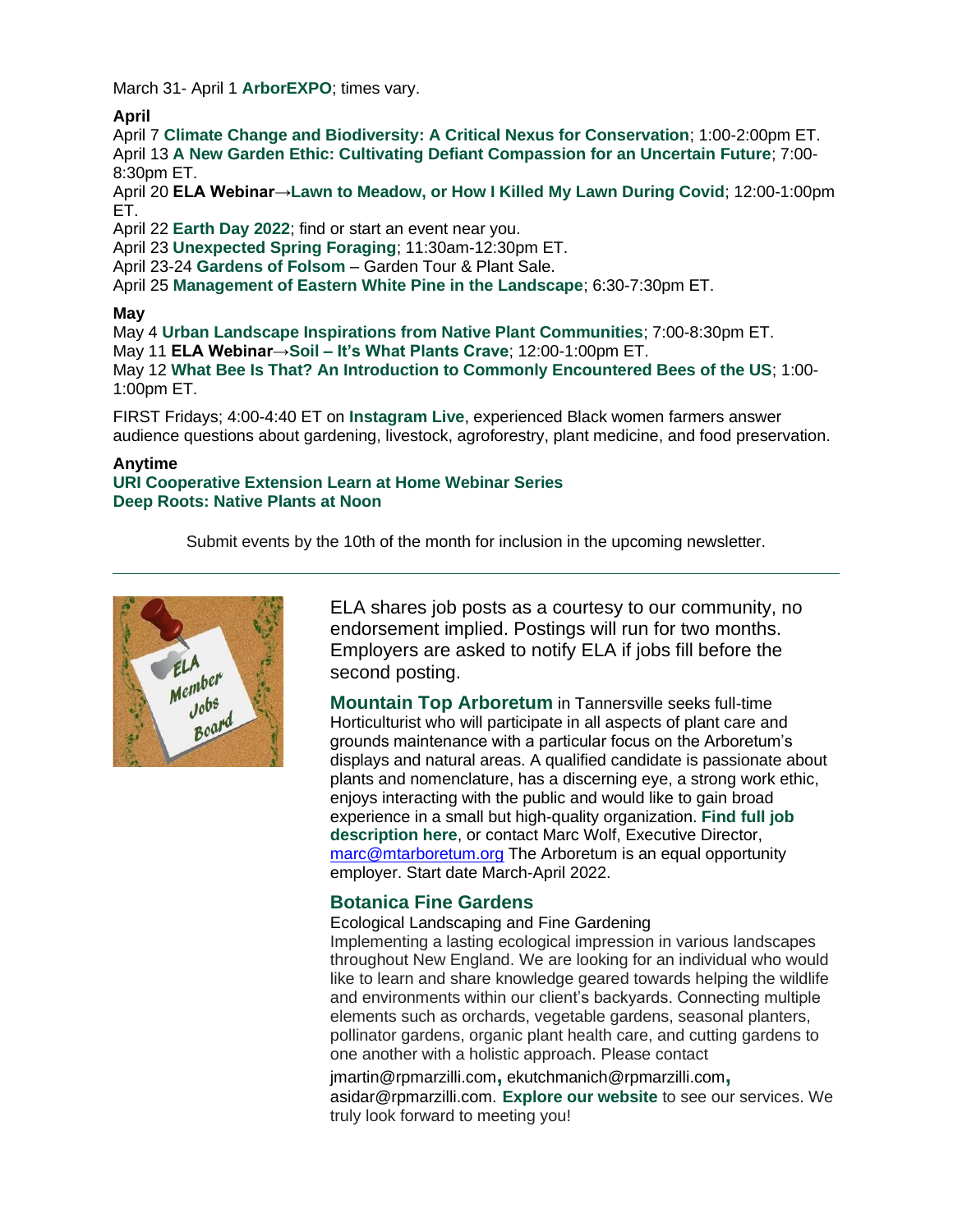### **[Come grow with Local Roots Landscapers!](https://r20.rs6.net/tn.jsp?f=001Pv0MPfFvU5iex5Uc03TLApY-hFi1AnWJsIloZAF9seCVqL0v-dW1hti0qFQTbPIN4FamFEloSzGyBX3b22b-5lJQEMrizxaatAU17sO1PxDOTwzxYCMTCe0S4Z_qQSrWXYv47l9NCn7TfWQ_DPpcZJ9IKlmixeO5&c=AoKnR7bkG71gFbjiSkooKwSgDsmMenYcyb6ttTpJ_JTk9AkJ8qdlfA==&ch=szsaDi2JhSisZK2phfnYZ9hF7byqzVPB4iNnchNqJDsGK1Tdc3Eb1g==)  Minneapolis Twin Cities Metro**

We are looking for hard-working, creative, nature-loving people to join our team for the 2022 landscaping season. Local Roots Landscapers has been installing and maintaining sustainable, ecological landscapes in and around the Twin Cities since 2003, with new ownership as of 2020. Our small team of 3-5 individuals installs beautiful and beneficial native prairie, woodland, savannah, and raingarden plantings. We also install finely crafted natural flagstone patios, pathways, and stone walls. It is challenging, physical work, but also very rewarding. We are currently hiring for the following positions: Crew Members, Crew Leader. To express interest or get more information, email local roots@yahoo.com.

**[Laurel Gardens](https://r20.rs6.net/tn.jsp?f=001Pv0MPfFvU5iex5Uc03TLApY-hFi1AnWJsIloZAF9seCVqL0v-dW1hti0qFQTbPINGEgPYOWjpPSbFfGBuyXPZuKjDaflPbRCqZPIU6XRppRCa5keUHv19WylJkEOSdAQzrnzAtd7322Gr6yccRJTssr5ljNntixj&c=AoKnR7bkG71gFbjiSkooKwSgDsmMenYcyb6ttTpJ_JTk9AkJ8qdlfA==&ch=szsaDi2JhSisZK2phfnYZ9hF7byqzVPB4iNnchNqJDsGK1Tdc3Eb1g==)** seeks new team members who have a passion for plants, an appreciation of good landscape design, and wonder at the natural world. Laurel Gardens' quality driven teams are eager to welcome in more hard-working and fun-loving members. Our teams work collaboratively and value teamwork, professionalism, attention to detail, and creativity. We are dedicated to supporting our team members through good management, a supportive work environment, opportunities for advancement, and generous benefits including paid time off, paid holidays, a matching 401(k), and more. To apply, email *[Kerry@laurelgardendesign.com](mailto:Kerry@laurelgardendesign.com)*.

**Tower Hill Botanical Garden** - Manager of Adult Education Under the direction of the Director of Education, the Manager of Adult Education is charged with attracting and serving a diverse population of new and existing adult audiences through a comprehensive suite of existing and new learning opportunities including but not limited to inperson and online programs, hands-on workshops, series classes, lectures, symposia, and trips. The Manager of Adult Education works to strengthen curriculum, diversify instructional strategies, hire new teaching staff, and helps shape our overall growth strategy by analyzing enrollment data and student evaluations. The ideal candidate is strategic, creative, highly organized, an excellent communicator, and has extensive experience with adult program planning and logistics. Find more information on **[our website](https://r20.rs6.net/tn.jsp?f=001Pv0MPfFvU5iex5Uc03TLApY-hFi1AnWJsIloZAF9seCVqL0v-dW1huZ1yIUpucnAC6tv9AyHmPXEFbJ076y0uK0AJm22h_RRPtQhlSe2HW6upax7qalnJAB1ozxoJ9VwuBWYP19Ly-FQ1fdjeLt1ZQ==&c=AoKnR7bkG71gFbjiSkooKwSgDsmMenYcyb6ttTpJ_JTk9AkJ8qdlfA==&ch=szsaDi2JhSisZK2phfnYZ9hF7byqzVPB4iNnchNqJDsGK1Tdc3Eb1g==)**; or apply at [https://towerhillbg.isolvedhire.com/jobs/](https://r20.rs6.net/tn.jsp?f=001Pv0MPfFvU5iex5Uc03TLApY-hFi1AnWJsIloZAF9seCVqL0v-dW1hti0qFQTbPINZmeCWSRCPwfEHolZCXJjKF-ujrTG5OsdGzNzVsXBHcWFOvebZJlPkJIgz71WjcJ8Beq-sazCMFerxo6fqaUK2YQyjSytvqvu-eSci33ek_XXfDikdHtVzaK4SnvEstgXjrkwP8XlB9QpfwT_16oxS4hmbzWQubVRFNbl6eKBLYKlAhrdSvwcnqw5RlIDt3ShYcMGB7o765Wmu8Rz63pP7dp3DBPwESn_g0uUpAy3MpOzoHNIbBHSrp9exVocUwWOBmTnLNbgE4t2VIZFZHQu6L8oaQF8wPg-pnMMHMffmgdhs4g42Yr5gbQ49qalQ2dFy2AR_qOnzmef0hvEkTTlDonP8iOT5QYusbrZqlqBkk76sxIMqzGmpkY4FgVLPEZdkyo0F8nddDyCrmgACVIzRVh0yqp_HRj9IXqm4p5BSgyH1oXQrw2KwK5V6i9-1D1VGTkLWIkJpvO9Vhj5I9i-RIpT87uu-mVnp6mUE9HUwkgAleC_A3255Q_CGdzkOTMcwnkP4sEoKXhJpbNMPIGlw0ygTmIRCs2QkoXNyhVT-wJfVBussYxEOkL7_6xS7rvMDGXUhCxP_prPZxEA8KimTrwuH-lnknmtkypzsCDj8oAhLIZUi4dvNWcQ-6oM8HWMxlX2GUsHpeFpzNOaZvLNw_2O814ioqXe&c=AoKnR7bkG71gFbjiSkooKwSgDsmMenYcyb6ttTpJ_JTk9AkJ8qdlfA==&ch=szsaDi2JhSisZK2phfnYZ9hF7byqzVPB4iNnchNqJDsGK1Tdc3Eb1g==)

#### **RP Marzilli Landscape Contractors**

Since 1985, **[R. P. Marzilli & Company](https://r20.rs6.net/tn.jsp?f=001Pv0MPfFvU5iex5Uc03TLApY-hFi1AnWJsIloZAF9seCVqL0v-dW1hti0qFQTbPINc2e7KGzsBDLglBY4bLDRnzKPa8RDrekYP4tvwffmv4ooqvjEo-AJ1y9MyoLFxl8OGM9jVlSpvWi68P2bqIvYFg==&c=AoKnR7bkG71gFbjiSkooKwSgDsmMenYcyb6ttTpJ_JTk9AkJ8qdlfA==&ch=szsaDi2JhSisZK2phfnYZ9hF7byqzVPB4iNnchNqJDsGK1Tdc3Eb1g==)** has delivered the highest quality residential landscapes across New England. We are a full service landscape contractor that strives to elevate the possibilities of landscape construction, masonry, and maintenance. We are hiring multiple positions within the company through the maintenance and construction division. Both divisions are willing and able to speak to anyone who is interested in learning more information about us and where you believe you desire to begin your career. **[Find career](https://r20.rs6.net/tn.jsp?f=001Pv0MPfFvU5iex5Uc03TLApY-hFi1AnWJsIloZAF9seCVqL0v-dW1hti0qFQTbPINSs5SyZQca2ZYOmB2LJaPxKIAtMvl2nPkyIdLK4GkCLrULyH76pTO3fkTsMRvQsfYmy2dtwKOXjJ3Eu9Gwk0acBf7zNDf0rcf&c=AoKnR7bkG71gFbjiSkooKwSgDsmMenYcyb6ttTpJ_JTk9AkJ8qdlfA==&ch=szsaDi2JhSisZK2phfnYZ9hF7byqzVPB4iNnchNqJDsGK1Tdc3Eb1g==)  [openings here.](https://r20.rs6.net/tn.jsp?f=001Pv0MPfFvU5iex5Uc03TLApY-hFi1AnWJsIloZAF9seCVqL0v-dW1hti0qFQTbPINSs5SyZQca2ZYOmB2LJaPxKIAtMvl2nPkyIdLK4GkCLrULyH76pTO3fkTsMRvQsfYmy2dtwKOXjJ3Eu9Gwk0acBf7zNDf0rcf&c=AoKnR7bkG71gFbjiSkooKwSgDsmMenYcyb6ttTpJ_JTk9AkJ8qdlfA==&ch=szsaDi2JhSisZK2phfnYZ9hF7byqzVPB4iNnchNqJDsGK1Tdc3Eb1g==)** RP Marzilli touches a wide geography throughout MA and New England, so never believe the opportunity doesn't exist in the case of location. Reach out to us; we would like to chat.

#### **The Rose Kennedy Greenway Conservancy, Boston MA Turf and Irrigation Specialist: Full-time, non-exempt**

The Turf and Irrigation Specialist will use best ecological practices to lead and perform the daily care and maintenance of 5 acres of turf on The Greenway under the direction of the Ecology and Horticulture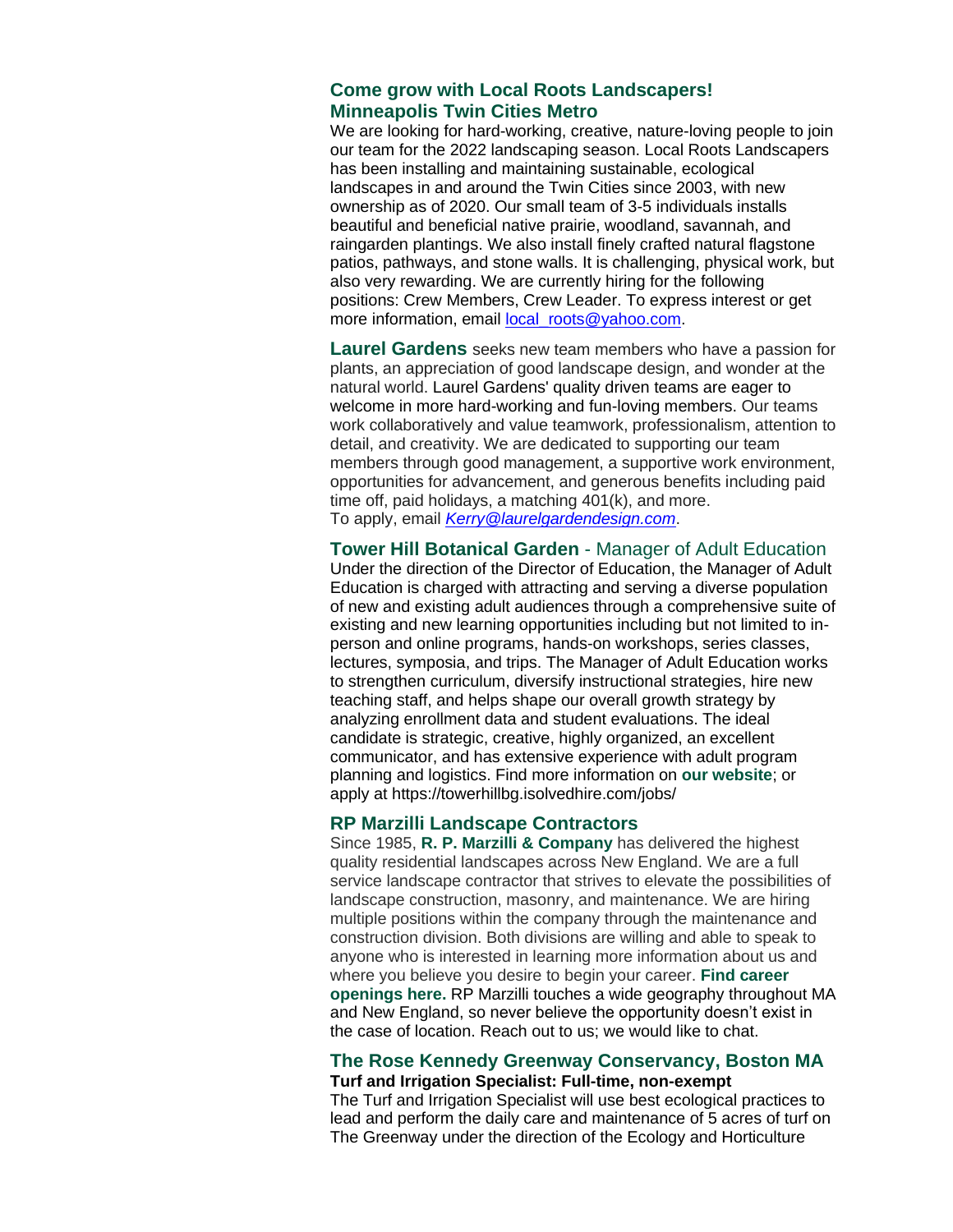Supervisor; and maintain the park's irrigation system in good working order. This position oversees the mowing of the park's lawns by subcontractors, and coordinates lawn use with other departments such as Programs, which coordinates approximately 400 events per year, and Public Art. **[Find full job description here](https://r20.rs6.net/tn.jsp?f=001Pv0MPfFvU5iex5Uc03TLApY-hFi1AnWJsIloZAF9seCVqL0v-dW1hti0qFQTbPINcD9Bk-daPPyHly2ixVU5-JFmqejuPaLL5cJ2vWuRZ4SdigafoQHSXyNzK0NWPnAC3TIiqFPI8_K2LFw4Eam8mac7ltBIT-auQHaorH_yu4YpLeLBDIzjcmsgMpmY5OrykTuVUeDRPgJNHJHGx-nqEQ==&c=AoKnR7bkG71gFbjiSkooKwSgDsmMenYcyb6ttTpJ_JTk9AkJ8qdlfA==&ch=szsaDi2JhSisZK2phfnYZ9hF7byqzVPB4iNnchNqJDsGK1Tdc3Eb1g==)**.

**Seasonal Zone Horticulturist: 9 month, Full-time, non-exempt** Seasonal Zone Horticulturists will use best ecological practices to perform the daily care and maintenance of landscape plants on The Greenway under the direction of the Lead Horticulturist, and lead volunteers and interns in performing horticultural tasks. Each Zone Horticulturist focuses on one of four park zones: Chinatown, Fort Point, Wharf District, and North End, and assumes responsibility for the care and maintenance of their zone. **Find full job description [here](https://r20.rs6.net/tn.jsp?f=001Pv0MPfFvU5iex5Uc03TLApY-hFi1AnWJsIloZAF9seCVqL0v-dW1hti0qFQTbPINp7WoOSUxliv8sFvuNACFSKXB-eWDNT-v7MyjSUxynPBMqhO88ElS0ewz0qSX2vjdyOsm4B_dqQ3wmGzM1o_rIy1DQmipd9VkwBjg3IquAZc1MPtoXhS_ZtjnszYnqRVav4hnXzIUTLSSyQGzsaFe_g==&c=AoKnR7bkG71gFbjiSkooKwSgDsmMenYcyb6ttTpJ_JTk9AkJ8qdlfA==&ch=szsaDi2JhSisZK2phfnYZ9hF7byqzVPB4iNnchNqJDsGK1Tdc3Eb1g==)**.

### **Terrascapes Landscape Design and Fine Gardening Needham/Sherborn, MA.**

Type of Position: 9 month, Full-time, non-exempt Experienced Seasonal Horticulturists (3-5 years experience) are needed for residential fine gardening in Metro West areas, Needham, Wellesley, Natick, Newton, Milton, Sherborn, and surrounds. We maintain small to large gardens organically and promote sustainable healthy landscapes. Terrascapes is a compassionate company and provides livable wage structure and understands flexibility in hours for family driven lifestyles, company learning opportunities, uniform stipends, field trips and a lovely group of passionate gardeners with plant loving personalities. Contact or submit your resume and cover letter to [Hannah Traggis.](mailto:htraggis@terrascapeslandscapedesign.com) [Find out more about us here.](https://r20.rs6.net/tn.jsp?f=001Pv0MPfFvU5iex5Uc03TLApY-hFi1AnWJsIloZAF9seCVqL0v-dW1hgWCPPlMv-B3tYas21Cmrey8PYEd3lm0x1VZ_cAjxKIe-5OdejtlgxqtX_d1-ayM2HtXNqvKjlYcId0d2nTKFKS1t6pQKBah-apEur1Orv7-E1fe647Ro9U=&c=AoKnR7bkG71gFbjiSkooKwSgDsmMenYcyb6ttTpJ_JTk9AkJ8qdlfA==&ch=szsaDi2JhSisZK2phfnYZ9hF7byqzVPB4iNnchNqJDsGK1Tdc3Eb1g==)

#### **Designer of Greens Seeks Gardener**

Small, independent landscape gardening company needs a reliable and competent person to work part-time at all aspects of garden installation and maintenance. We care for mostly residential properties using ecologically responsible gardening techniques and will train you in organic/ecological and environmental methods of land-care; plant, pests etc. We work outside of Boston, and in Metro-West. Flexible hours; pay based on experience and skill sets. Must have own vehicle, a valid US driver's license, ability to communicate, and a positive attitude! Contact us at DesignerOfGreens@gmail.com 508- 561-0532

### **Job with Offshoots: Experienced Gardener/ Horticulturist**

MARCH 2022 START DATE (Weather Dependent) Offshoots Inc. is looking for an experienced gardener with prior organic gardening or sustainable landscaping experience to join our garden maintenance team. The individual shall be eager to work with and learn about plants with a strong interest in native and novel plant communities including meadows; it can be either a part-time or fulltime role. Team member will be required to carry out instructions from our Lead Gardener as well as communicate priorities, plans, expectations, and issues with other staff. Candidates must be an independent self-starter able to track hours and take digital photos to track plant community development on job sites. Job involves working directly with plants, mulch, and irrigation systems. **[More information](https://r20.rs6.net/tn.jsp?f=001Pv0MPfFvU5iex5Uc03TLApY-hFi1AnWJsIloZAF9seCVqL0v-dW1hti0qFQTbPINEsUzXORSp27MMRcLv-moYUgIUXuFre9dgq5ZeX3c957qk_JCHcElu2vsAEfzoVfPTerMukyYyehmbc85lAzDWA==&c=AoKnR7bkG71gFbjiSkooKwSgDsmMenYcyb6ttTpJ_JTk9AkJ8qdlfA==&ch=szsaDi2JhSisZK2phfnYZ9hF7byqzVPB4iNnchNqJDsGK1Tdc3Eb1g==)  [here](https://r20.rs6.net/tn.jsp?f=001Pv0MPfFvU5iex5Uc03TLApY-hFi1AnWJsIloZAF9seCVqL0v-dW1hti0qFQTbPINEsUzXORSp27MMRcLv-moYUgIUXuFre9dgq5ZeX3c957qk_JCHcElu2vsAEfzoVfPTerMukyYyehmbc85lAzDWA==&c=AoKnR7bkG71gFbjiSkooKwSgDsmMenYcyb6ttTpJ_JTk9AkJ8qdlfA==&ch=szsaDi2JhSisZK2phfnYZ9hF7byqzVPB4iNnchNqJDsGK1Tdc3Eb1g==)**.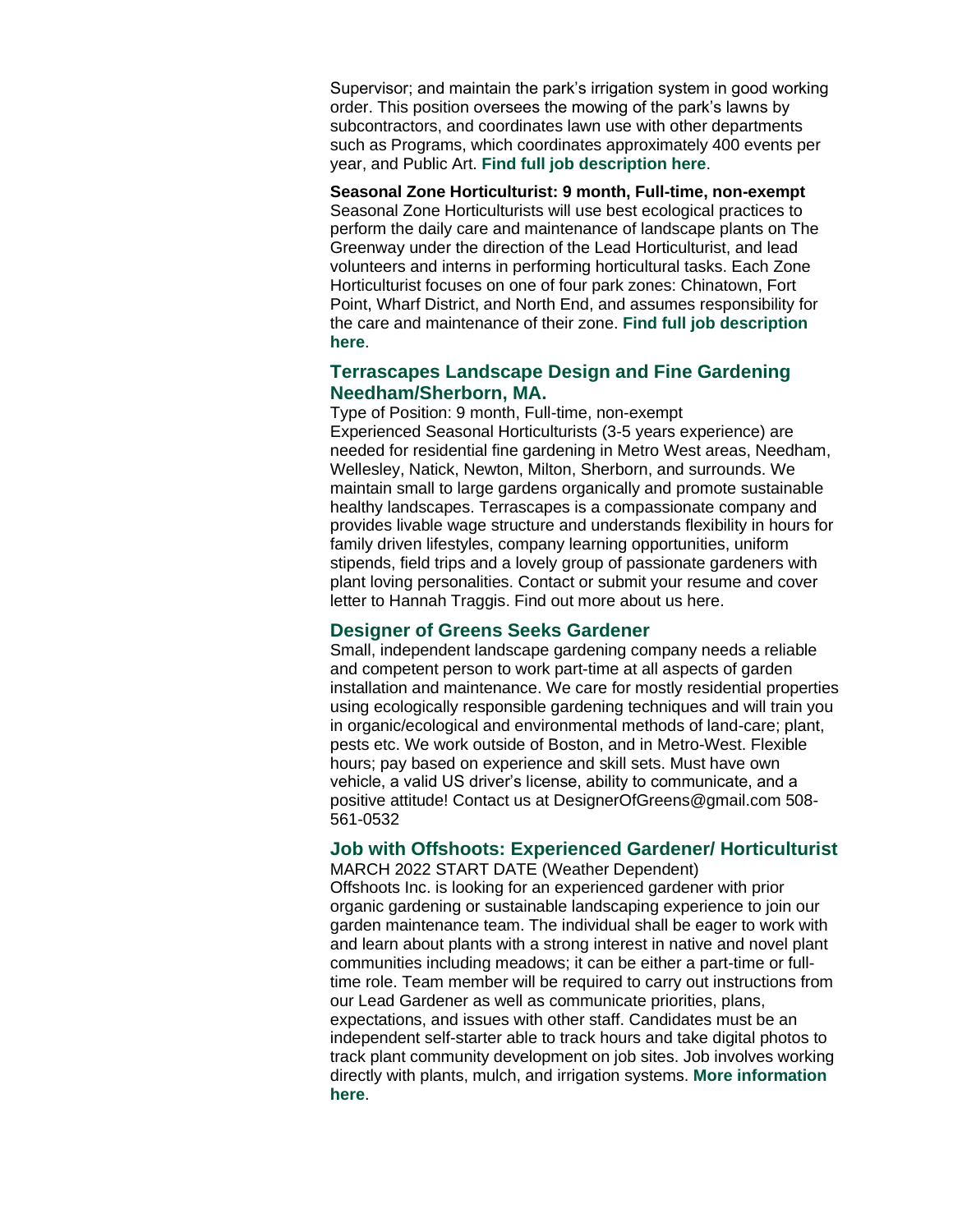### **Job with Offshoots: Field Supervisor/ Landscape Foreman**

MARCH 2022 START DATE (Weather Dependent) Offshoots is seeking a highly motivated and experienced Landscape Foreman/ Field Supervisor to oversee installations and run a small crew on residential and commercial landscape and garden installations. Candidates must have previous field experience working on landscape installation teams. A degree in Landscape Contracting, Horticulture or similar experience is preferred. Offshoots, Inc. is a landscape architecture and horticultural installation practice focusing on ecological and productive landscape strategies. We are a growing company, and there is significant room for advancement. The installation side of the company focuses on horticultural installations (soil work and planting), therefore we are looking for applicants who have a strong interest and knowledge in plants and sustainable organic landscaping practices including native plants. Candidates will be working directly with the Director of Landscape Operations to lead in the installation of projects, do site visits and purchase materials. Jobs will include planting and softscape installations and maintenance. **[More information here](https://r20.rs6.net/tn.jsp?f=001Pv0MPfFvU5iex5Uc03TLApY-hFi1AnWJsIloZAF9seCVqL0v-dW1hti0qFQTbPINEsUzXORSp27MMRcLv-moYUgIUXuFre9dgq5ZeX3c957qk_JCHcElu2vsAEfzoVfPTerMukyYyehmbc85lAzDWA==&c=AoKnR7bkG71gFbjiSkooKwSgDsmMenYcyb6ttTpJ_JTk9AkJ8qdlfA==&ch=szsaDi2JhSisZK2phfnYZ9hF7byqzVPB4iNnchNqJDsGK1Tdc3Eb1g==)**.

#### **The English Gardener Ltd – Buffalo, New York**

We're Hiring! Do you love to create beautiful natural environmentally sustainable outdoor spaces? We have openings for Gardeners, Designers and Hardscape Artists. At The English Gardener, we take pride in building and maintaining some of the most beautiful gardens in the Buffalo New York area. We are currently hiring for the Garden Planting and Maintenance Team, Hardscape Construction Team, and Crew Leaders. Preference given to candidates with relevant experience. Find more under Careers at [www.english-gardener.com.](https://r20.rs6.net/tn.jsp?f=001Pv0MPfFvU5iex5Uc03TLApY-hFi1AnWJsIloZAF9seCVqL0v-dW1hti0qFQTbPINV3czzSWOrIR2z8CEAC2_bSbyBRFQF-_oJZhVkYOTwekptrAWhpgez79yjXrPD5tdTdhxZfrHVYGB5Eb-6r-nlsb1g5qPXZi1&c=AoKnR7bkG71gFbjiSkooKwSgDsmMenYcyb6ttTpJ_JTk9AkJ8qdlfA==&ch=szsaDi2JhSisZK2phfnYZ9hF7byqzVPB4iNnchNqJDsGK1Tdc3Eb1g==) To apply, email EnglishGardenerServices@gmail.com. Questions: 716-833-8000.

#### **Refugia Design/Build**

**R**efugia is an ecological landscape design/build and stewardship firm located in Bala Cynwyd PA. Annual exhibitors and award-winners at PHS's Philadelphia Flower Show, Refugia is known for an immersive, naturalistic design aesthetic, meadow expertise, and their innovative Greenway Network mapping habitat connectivity throughout PA, NJ and DE. Currently seeking:

#### **Landscape Designer\*\***

Seeking an innovative Landscape Designer with 3-5+ years residential design experience and proven in-the-field project management. Must be passionate about ecological design-build and excited to work within a highly collaborative team. Immediate start.

#### **Junior Landscape Designer\*\***

Entry level role assisting lead designer on diversity of projects at all stages of the design process. Must have BLA, BSLA, MLA and 1-3 years relevant field/design experience. Immediate start.

#### **Stewardship/Install Team\*\***

We are also seeking keen hands-on individuals excited about working within ecological landscaping, with a minimum of 2 years professional gardening experience. Responsibilities include: native landscape maintenance; assistance with new installations (residential and commercial) and site prep; assistance potting, weeding, and watering in the greenhouse. Starting in March.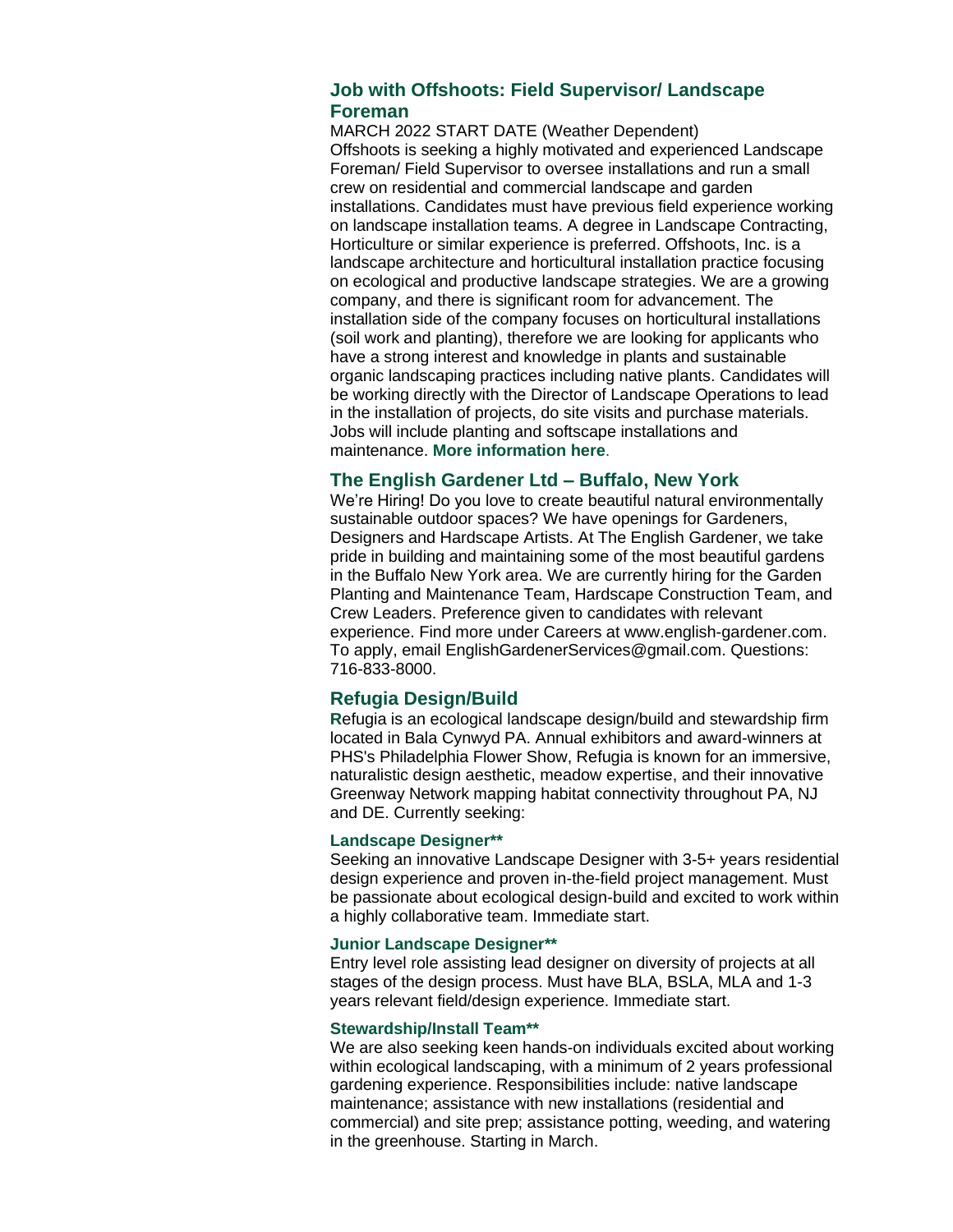\*\*All positions are full-time. Competitive salary and benefits package (including healthcare stipend, 401k and paid time off) commensurate with qualifications and experience.

Visit **[www.refugiadesign.com/recruit](https://r20.rs6.net/tn.jsp?f=001Pv0MPfFvU5iex5Uc03TLApY-hFi1AnWJsIloZAF9seCVqL0v-dW1hkLAO9bmzwTBFeqEGTZAQIN0qnoEWViGplU3oXtg-6hPQJABfQAQQ2qEVmq_Hefsv0yOIefO1tjhldBT6pk6r8lDq8y-FcnbJdiR3s_s-l2m&c=AoKnR7bkG71gFbjiSkooKwSgDsmMenYcyb6ttTpJ_JTk9AkJ8qdlfA==&ch=szsaDi2JhSisZK2phfnYZ9hF7byqzVPB4iNnchNqJDsGK1Tdc3Eb1g==)** for all details.

# **Southwest Boston CDC Green Team**

Job Title: PROGRAM COORDINATOR

Hours: March 1 – Sept 30, 2022, 30 hours per week with possibility of continuing year-round to work on additional climate change projects. Southwest Boston Community Development Corporation (SWBCDC) is a non-profit organization serving Boston's diverse neighborhoods of Hyde Park and Roslindale. We create and preserve affordable housing to prevent displacement of low and moderate-income residents. We work with businesses to strengthen the commercial base of the neighborhoods. We work with residents to develop and implement strategies for climate change mitigation and resiliency, and transit equity along the Fairmount Commuter Rail Line. We employ Boston youth to restore local conservation woodlands and to prepare them for future success. For job details, email Patricia at

#### **[palvarez@swbcdc.org.](mailto:palvarez@swbcdc.org)**

**Weston Nurseries**, located in Hopkinton, MA is looking for a Landscape Lead Designer. The person in this role: Interfaces with clients and ensures that all of client's concerns are addressed in a timely and professional manner; Produces quality landscape designs that are based on client's needs and ensure plantings success; Partners with entire garden center staff to ensure all facets of the design and installation process are efficient and meet the client's expectations. We offer extremely competitive wages and one of the best benefit packages in the industry. **[Read the full job](https://r20.rs6.net/tn.jsp?f=001Pv0MPfFvU5iex5Uc03TLApY-hFi1AnWJsIloZAF9seCVqL0v-dW1hqVTr3qBps9HpNAx6TZhicDHem78io2L0VyMDKCLzJRjvgMPhJEMKHyRluD5N5v1iqxNT572StChVB5MQ3ObnhutFNx7Z9plTqXSuZmQLuJakZGZZm513j8qDdQW070cFKall3EwOSXMgroTuFnzT_I=&c=AoKnR7bkG71gFbjiSkooKwSgDsmMenYcyb6ttTpJ_JTk9AkJ8qdlfA==&ch=szsaDi2JhSisZK2phfnYZ9hF7byqzVPB4iNnchNqJDsGK1Tdc3Eb1g==)** 

### **[description here](https://r20.rs6.net/tn.jsp?f=001Pv0MPfFvU5iex5Uc03TLApY-hFi1AnWJsIloZAF9seCVqL0v-dW1hqVTr3qBps9HpNAx6TZhicDHem78io2L0VyMDKCLzJRjvgMPhJEMKHyRluD5N5v1iqxNT572StChVB5MQ3ObnhutFNx7Z9plTqXSuZmQLuJakZGZZm513j8qDdQW070cFKall3EwOSXMgroTuFnzT_I=&c=AoKnR7bkG71gFbjiSkooKwSgDsmMenYcyb6ttTpJ_JTk9AkJ8qdlfA==&ch=szsaDi2JhSisZK2phfnYZ9hF7byqzVPB4iNnchNqJDsGK1Tdc3Eb1g==)**.

**Weston Nurseries**, located in Hopkinton, MA is looking for several individuals to install plant material at customers' sites. A partial list of duties and responsibilities include: Must be able to follow directions easily and complete the requests of the crew foreman. Assist with unloading of work trucks and delivery trucks. Assist with site set up of plant materials. Maintain job site staging area clean and organized. Assist in keeping the job site tidy, organized and safe. Use all installation tools according to company safety policy. Comply with company safety policy at all times. We offer extremely competitive wages and one of the best benefit packages in the industry. **[Read the](https://r20.rs6.net/tn.jsp?f=001Pv0MPfFvU5iex5Uc03TLApY-hFi1AnWJsIloZAF9seCVqL0v-dW1hqVTr3qBps9HTE34mLrrtsV38C7JoO2nm4qM0aJxjyh83CCaTPMhGQV4iZU5ZRXACc37_pCwtYoC9qPLnPLV8IF7jVdvjlGVanmzMrtfPJ5hSAhki9Wif-x__ow7TJ5jnhfv7sVoXg3z&c=AoKnR7bkG71gFbjiSkooKwSgDsmMenYcyb6ttTpJ_JTk9AkJ8qdlfA==&ch=szsaDi2JhSisZK2phfnYZ9hF7byqzVPB4iNnchNqJDsGK1Tdc3Eb1g==)  [full job description](https://r20.rs6.net/tn.jsp?f=001Pv0MPfFvU5iex5Uc03TLApY-hFi1AnWJsIloZAF9seCVqL0v-dW1hqVTr3qBps9HTE34mLrrtsV38C7JoO2nm4qM0aJxjyh83CCaTPMhGQV4iZU5ZRXACc37_pCwtYoC9qPLnPLV8IF7jVdvjlGVanmzMrtfPJ5hSAhki9Wif-x__ow7TJ5jnhfv7sVoXg3z&c=AoKnR7bkG71gFbjiSkooKwSgDsmMenYcyb6ttTpJ_JTk9AkJ8qdlfA==&ch=szsaDi2JhSisZK2phfnYZ9hF7byqzVPB4iNnchNqJDsGK1Tdc3Eb1g==)**.



Each author appearing herein retains original copyright. Right to reproduce or disseminate all material herein, including to Columbia University Library's CAUSEWAY Project, is otherwise reserved by ELA. Please contact ELA for permission to reprint.

Mention of products is not intended to constitute endorsement. Opinions expressed in this newsletter do not necessarily represent those of ELA's directors, staff, or members.

Whether you are located in the area of our upcoming events or in some distant landscape, you are invited to participate in ELA collaborations and discussions by joining the Ecological Landscape Alliance discussion group on LinkedIn. The ELA discussion group is open to both ELA members and